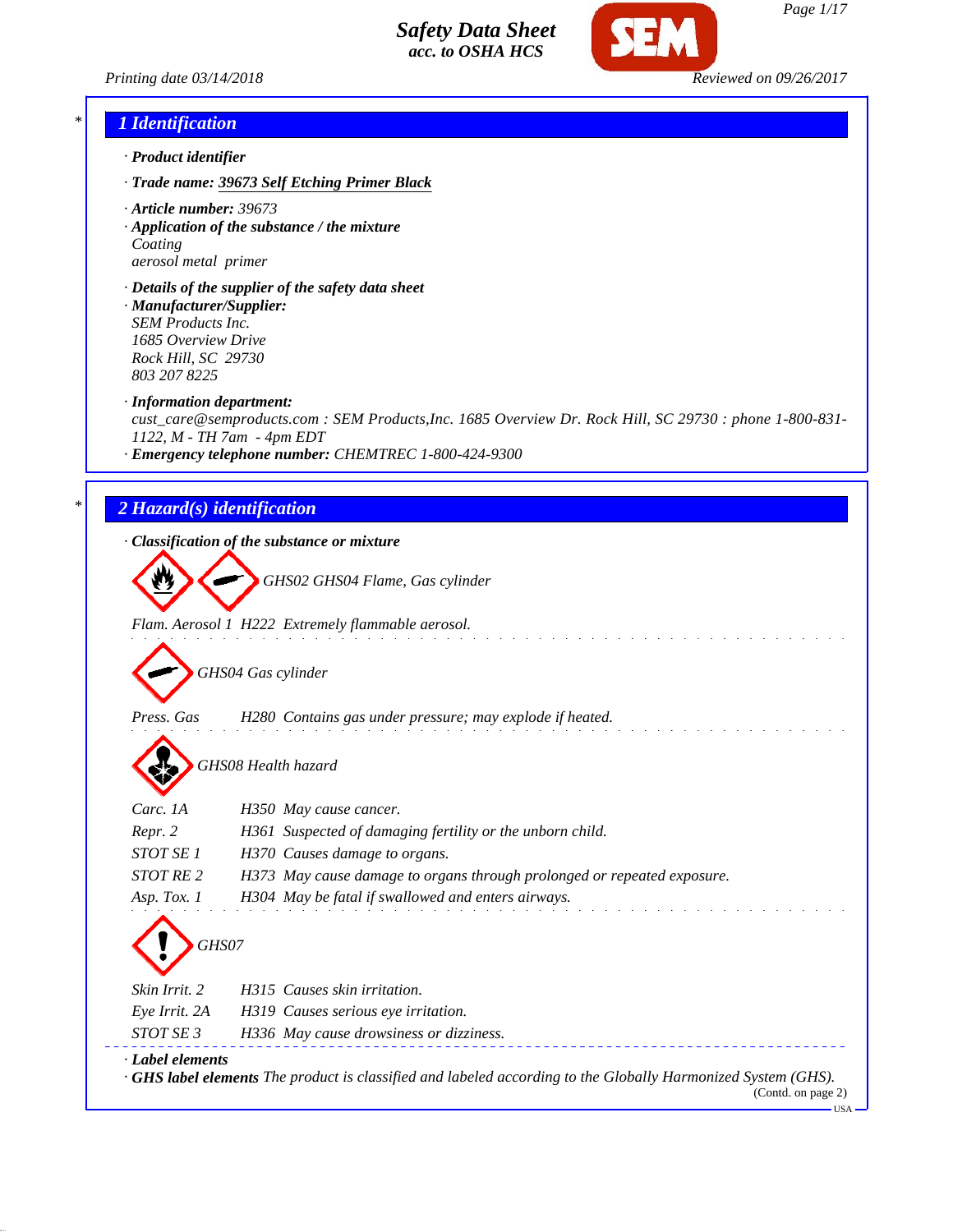*Printing date 03/14/2018 Reviewed on 09/26/2017*

SEM

*Trade name: 39673 Self Etching Primer Black*

| · Hazard pictograms            |                                                                                                                                                                                | (Contd. of page 1) |
|--------------------------------|--------------------------------------------------------------------------------------------------------------------------------------------------------------------------------|--------------------|
|                                |                                                                                                                                                                                |                    |
|                                |                                                                                                                                                                                |                    |
| GHS02<br>GHS <sub>04</sub>     | GHS07<br>GHS08                                                                                                                                                                 |                    |
| · <b>Signal word Danger</b>    |                                                                                                                                                                                |                    |
|                                | · Hazard-determining components of labeling:                                                                                                                                   |                    |
| toluene                        |                                                                                                                                                                                |                    |
| acetone                        |                                                                                                                                                                                |                    |
| Quartz $(SiO2)$                |                                                                                                                                                                                |                    |
|                                | Solvent naphtha (petroleum), heavy arom.                                                                                                                                       |                    |
| · Hazard statements            |                                                                                                                                                                                |                    |
|                                | H222 Extremely flammable aerosol.                                                                                                                                              |                    |
|                                | H280 Contains gas under pressure; may explode if heated.                                                                                                                       |                    |
| H315 Causes skin irritation.   |                                                                                                                                                                                |                    |
|                                | H319 Causes serious eye irritation.                                                                                                                                            |                    |
| H350 May cause cancer.         |                                                                                                                                                                                |                    |
|                                | H361 Suspected of damaging fertility or the unborn child.                                                                                                                      |                    |
| H370 Causes damage to organs.  |                                                                                                                                                                                |                    |
|                                | H336 May cause drowsiness or dizziness.                                                                                                                                        |                    |
|                                | H373 May cause damage to organs through prolonged or repeated exposure.                                                                                                        |                    |
|                                | H304 May be fatal if swallowed and enters airways.                                                                                                                             |                    |
| · Precautionary statements     |                                                                                                                                                                                |                    |
| P201                           | Obtain special instructions before use.                                                                                                                                        |                    |
| P202                           | Do not handle until all safety precautions have been read and understood.                                                                                                      |                    |
| P210                           | Keep away from heat/sparks/open flames/hot surfaces. - No smoking.                                                                                                             |                    |
| <i>P211</i>                    | Do not spray on an open flame or other ignition source.                                                                                                                        |                    |
| P <sub>251</sub>               | Pressurized container: Do not pierce or burn, even after use.                                                                                                                  |                    |
| P <sub>260</sub>               | Do not breathe dust/fume/gas/mist/vapors/spray.                                                                                                                                |                    |
| P <sub>264</sub>               | Wash thoroughly after handling.                                                                                                                                                |                    |
| P <sub>270</sub>               | Do not eat, drink or smoke when using this product.                                                                                                                            |                    |
| P <sub>280</sub>               | Wear protective gloves/protective clothing/eye protection/face protection.                                                                                                     |                    |
| $P301 + P310$                  | If swallowed: Immediately call a poison center/doctor.                                                                                                                         |                    |
| P321                           | Specific treatment (see on this label).                                                                                                                                        |                    |
| P331                           | Do NOT induce vomiting.                                                                                                                                                        |                    |
| $P302 + P352$                  | If on skin: Wash with plenty of water.                                                                                                                                         |                    |
|                                | P305+P351+P338 If in eyes: Rinse cautiously with water for several minutes. Remove contact lenses, if present                                                                  |                    |
|                                | and easy to do. Continue rinsing.                                                                                                                                              |                    |
| P308+P313                      | IF exposed or concerned: Get medical advice/attention.                                                                                                                         |                    |
| P314                           | Get medical advice/attention if you feel unwell.                                                                                                                               |                    |
| $P362 + P364$<br>$P332 + P313$ | Take off contaminated clothing and wash it before reuse.                                                                                                                       |                    |
| $P337 + P313$                  | If skin irritation occurs: Get medical advice/attention.                                                                                                                       |                    |
| P <sub>405</sub>               | If eye irritation persists: Get medical advice/attention.                                                                                                                      |                    |
| P410+P403                      | Store locked up.                                                                                                                                                               |                    |
| $P410 + P412$                  | Protect from sunlight. Store in a well-ventilated place.                                                                                                                       |                    |
| <i>P501</i>                    | Protect from sunlight. Do not expose to temperatures exceeding $50^{\circ}$ C/122°F.<br>Dispose of contents/container in accordance with local/regional/national/international |                    |
|                                | regulations.                                                                                                                                                                   |                    |
|                                |                                                                                                                                                                                | (Contd. on page 3) |
|                                |                                                                                                                                                                                | -USA-              |

*Page 2/17*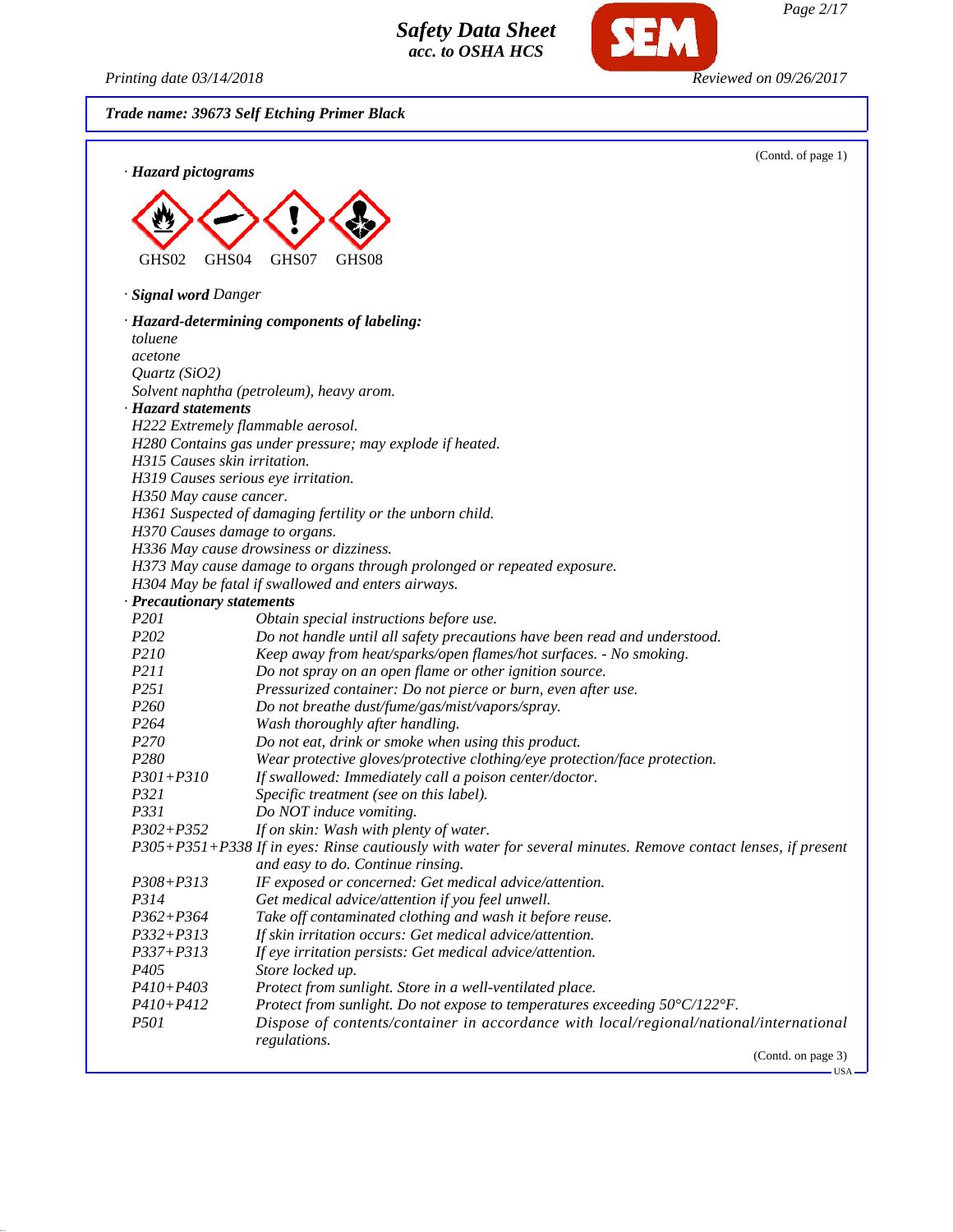*Printing date 03/14/2018 Reviewed on 09/26/2017*

*Trade name: 39673 Self Etching Primer Black*

(Contd. of page 2)

*· Classification system: · NFPA ratings (scale 0 - 4)*

$$
Health = 2\nB\nFire = 4\nReactivity = 3
$$

*· HMIS-ratings (scale 0 - 4)*

 HEALTH FIRE REACTIVITY \*2 4 3 *Health = \*2 Fire = 4 Reactivity = 3*

- *· Other hazards*
- *· Results of PBT and vPvB assessment*
- *· PBT: Not applicable.*
- *· vPvB: Not applicable.*

## *\* 3 Composition/information on ingredients*

- *· Chemical characterization: Mixtures*
- *· Description:*
- *Mixture: consisting of the following components. Weight percentages*

| · Dangerous components: |                                                     |                                |
|-------------------------|-----------------------------------------------------|--------------------------------|
| $67-64-1$ acetone       |                                                     | $13 - 30\%$                    |
|                         | 68476-86-8 Petroleum gases, liquefied, sweetened    | $13 - 30\%$                    |
| $108-88-3$ toluene      |                                                     | $27 - 10\%$                    |
|                         | $\boxed{110-19-0}$ isobutyl acetate                 | $\overline{\mathsf{27}}$ -<10% |
|                         | 141-78-6 $ethyl$ acetate                            | $5 - 7\%$                      |
|                         | $78-93-3$ butanone                                  | $5 - 7\%$                      |
|                         | 9004-70-0 CELLULOSE NITRATE                         | $1.5 - 5\%$                    |
|                         | 123-86-4 $n$ -butyl acetate                         | $1.5 - 5\%$                    |
|                         | 64742-94-5 Solvent naphtha (petroleum), heavy arom. | $1 - 1.5\%$                    |
|                         | $67-63-0$ propan-2-ol                               | $1 - 1.5\%$                    |
|                         | $14808 - 60 - 7$ <i>Quartz</i> (SiO2)               | $1 - 1.5\%$                    |
| $14807 - 96 - 6$ Talc   |                                                     | $1 - 1.5\%$                    |
|                         | $1330-78-5$ tris(methylphenyl) phosphate            | $\geq 0.2 < 1\%$               |

## *\* 4 First-aid measures*

- *· Description of first aid measures*
- *· After inhalation: In case of unconsciousness place patient stably in side position for transportation.*
- *· After skin contact: Immediately wash with water and soap and rinse thoroughly.*
- *· After eye contact:*
- *Rinse opened eye for several minutes under running water. If symptoms persist, consult a doctor.*
- *· After swallowing: If symptoms persist consult doctor.*

(Contd. on page 4)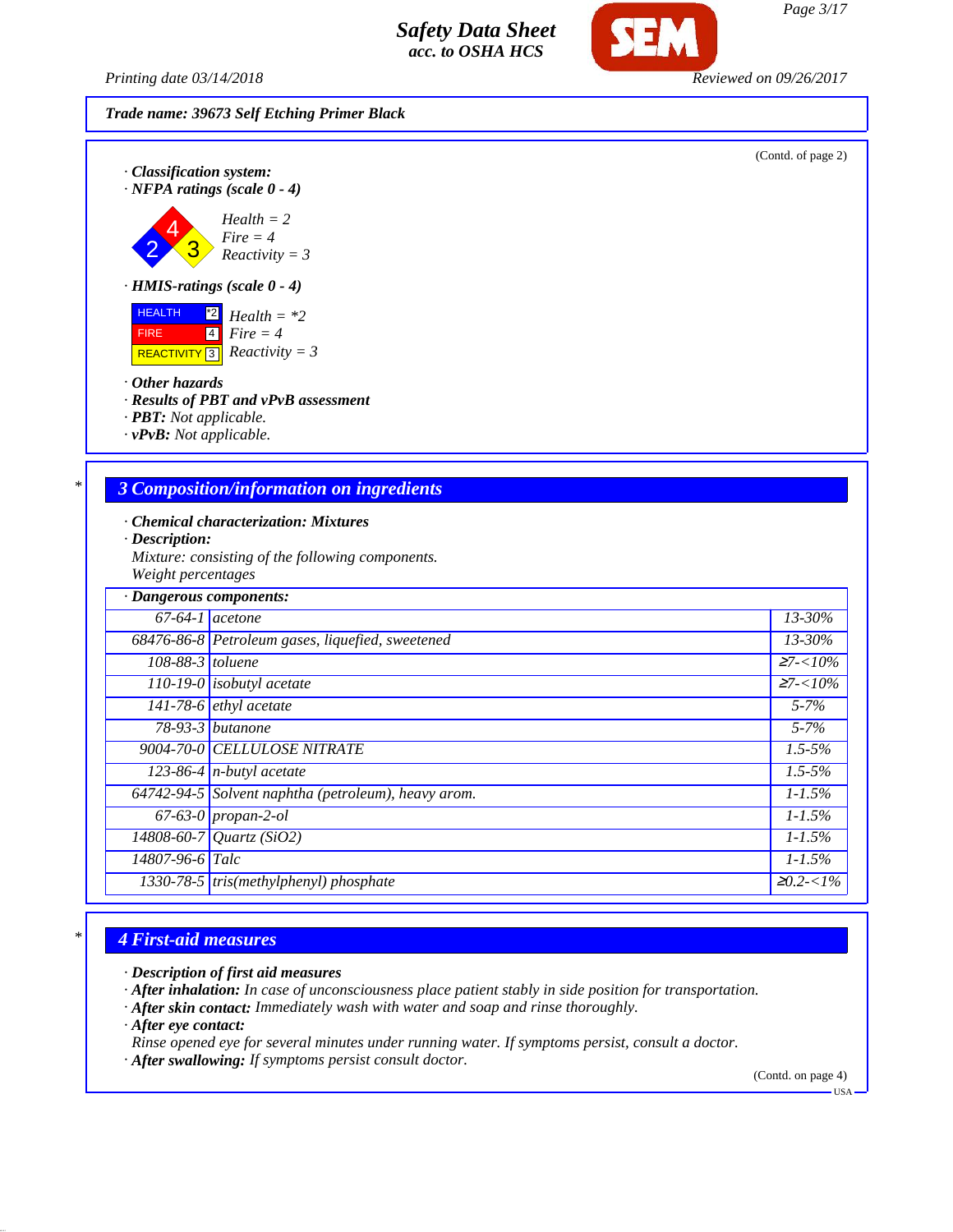

*Page 4/17*

*Trade name: 39673 Self Etching Primer Black*

(Contd. of page 3)

- *· Information for doctor:*
- *· Most important symptoms and effects, both acute and delayed No further relevant information available.*
- *· Indication of any immediate medical attention and special treatment needed*
- *No further relevant information available.*

# *\* 5 Fire-fighting measures*

- *· Extinguishing media*
- *· Suitable extinguishing agents:*
- *CO2, extinguishing powder or water spray. Fight larger fires with water spray or alcohol resistant foam.*
- *· Special hazards arising from the substance or mixture No further relevant information available.*
- *· Advice for firefighters*
- *· Protective equipment: No special measures required.*

## *\* 6 Accidental release measures*

- *· Personal precautions, protective equipment and emergency procedures Wear protective equipment. Keep unprotected persons away.*
- *· Environmental precautions: Do not allow to enter sewers/ surface or ground water.*
- *· Methods and material for containment and cleaning up:*
- *Dispose contaminated material as waste according to item 13. Ensure adequate ventilation.*
- *· Reference to other sections*
- *See Section 7 for information on safe handling.*
- *See Section 8 for information on personal protection equipment.*
- *See Section 13 for disposal information.*
- *· Protective Action Criteria for Chemicals*

| $67-64-1$ acetone                        | $200$ ppm                            |
|------------------------------------------|--------------------------------------|
| 108-88-3 toluene                         | 67 ppm                               |
| $\overline{110-19}$ -0 isobutyl acetate  | 450 ppm                              |
| $\overline{141-78-6}$ ethyl acetate      | 1,200 ppm                            |
| $78-93-3$ butanone                       | $200$ ppm                            |
| 13463-67-7 titanium dioxide              | $30 \frac{mg}{m^3}$                  |
| 123-86-4 $n$ -butyl acetate              | 5 ppm                                |
| $67-63-0$ propan-2-ol                    | 400 ppm                              |
| $14808 - 60 - 7$ <i>Quartz</i> (SiO2)    | $\overline{0.075}$ mg/m <sup>3</sup> |
| 108-65-6 2-methoxy-1-methylethyl acetate | $50$ ppm                             |
| 1333-86-4 Carbon black                   | 9 $mg/m^3$                           |
| $6915 - 15 - 7$ malic acid               | $4.8$ mg/m <sup>3</sup>              |
| $1330 - 20 - 7$ xylene                   | 130 ppm                              |
| 112945-52-5 SILICA                       | $\overline{18}$ mg/m <sup>3</sup>    |
| $67-56-1$ methanol                       | $\overline{530}$ ppm                 |
| $100-41-4$ ethylbenzene                  | 33 ppm                               |
| 91-20-3 naphthalene                      | $15$ ppm                             |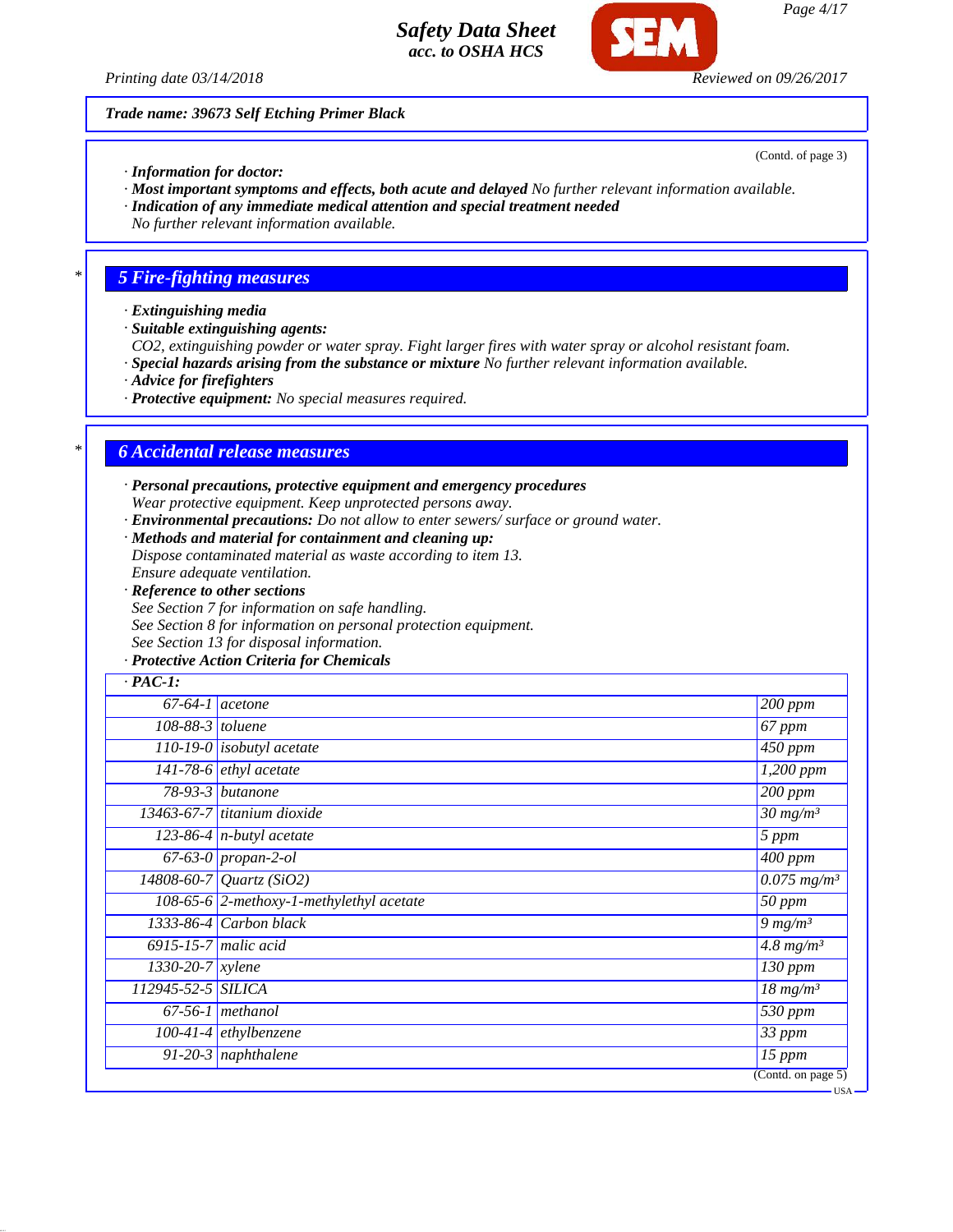

*Trade name: 39673 Self Etching Primer Black*

|                        |                                          | (Contd. of page 4)        |
|------------------------|------------------------------------------|---------------------------|
|                        | $122-99-6$ 2-Phenoxyethanol              | $1.5$ ppm                 |
| 78-83-1 butanol        |                                          | $150$ ppm                 |
|                        | 57-55-6 Methyl glycol                    | $30 \frac{mg}{m^3}$       |
|                        | 95-63-6 $1,2,4$ -trimethylbenzene        | 140 ppm                   |
| $\cdot$ PAC-2:         |                                          |                           |
| $67-64-1$ acetone      |                                          | 3200* ppm                 |
| 108-88-3 toluene       |                                          | 560 ppm                   |
|                        | 110-19-0 <i>isobutyl</i> acetate         | $1300*ppm$                |
|                        | 141-78-6 <i>ethyl</i> acetate            | 1,700 ppm                 |
| 78-93-3 butanone       |                                          | $2700*ppm$                |
|                        | 13463-67-7 titanium dioxide              | $330$ mg/m <sup>3</sup>   |
|                        | 123-86-4 $n$ -butyl acetate              | $200$ ppm                 |
|                        | $67-63-0$ propan-2-ol                    | $2000*ppm$                |
|                        | 14808-60-7 Quartz (SiO2)                 | $33$ mg/m <sup>3</sup>    |
|                        | 108-65-6 2-methoxy-1-methylethyl acetate | $1,000$ ppm               |
|                        | 1333-86-4 Carbon black                   | 99 $mg/m^3$               |
| 6915-15-7 malic acid   |                                          | 53 $mg/m^3$               |
| 1330-20-7 xylene       |                                          | $920*ppm$                 |
| 112945-52-5 SILICA     |                                          | $100$ mg/m <sup>3</sup>   |
| $67-56-1$ methanol     |                                          | 2,100 ppm                 |
|                        | $100-41-4$ ethylbenzene                  | $1100*ppm$                |
|                        | $91-20-3$ naphthalene                    | 83 ppm                    |
|                        | 122-99-6 2-Phenoxyethanol                | $16$ ppm                  |
| 78-83-1 butanol        |                                          | 1,300 ppm                 |
|                        | 57-55-6 Methyl glycol                    | $1,300$ mg/m <sup>3</sup> |
|                        | 95-63-6 $1,2,4$ -trimethylbenzene        | $360$ ppm                 |
| $\cdot$ PAC-3:         |                                          |                           |
| $67-64-1$ acetone      |                                          | 5700* ppm                 |
| 108-88-3 toluene       |                                          | $3700*ppm$                |
|                        | $110-19-0$ isobutyl acetate              | $7500**$ ppm              |
|                        | $141-78-6$ ethyl acetate                 | 10000** ppm               |
| $78-93-3$ butanone     |                                          | $4000*$ ppm               |
|                        | $13463-67-7$ titanium dioxide            | $2,000$ mg/m <sup>3</sup> |
|                        | $123-86-4$ n-butyl acetate               | $3000*ppm$                |
|                        | 67-63-0 propan-2-ol                      | $12000**$ ppm             |
|                        | $14808 - 60 - 7$ <i>Quartz</i> (SiO2)    | $200$ mg/m <sup>3</sup>   |
|                        | 108-65-6 2-methoxy-1-methylethyl acetate | $5000*ppm$                |
|                        | 1333-86-4 Carbon black                   | 590 mg/m <sup>3</sup>     |
| $6915-15-7$ malic acid |                                          | $320$ mg/m <sup>3</sup>   |
| $1330 - 20 - 7$ xylene |                                          | $2500*ppm$                |
| 112945-52-5 SILICA     |                                          | $630$ mg/m <sup>3</sup>   |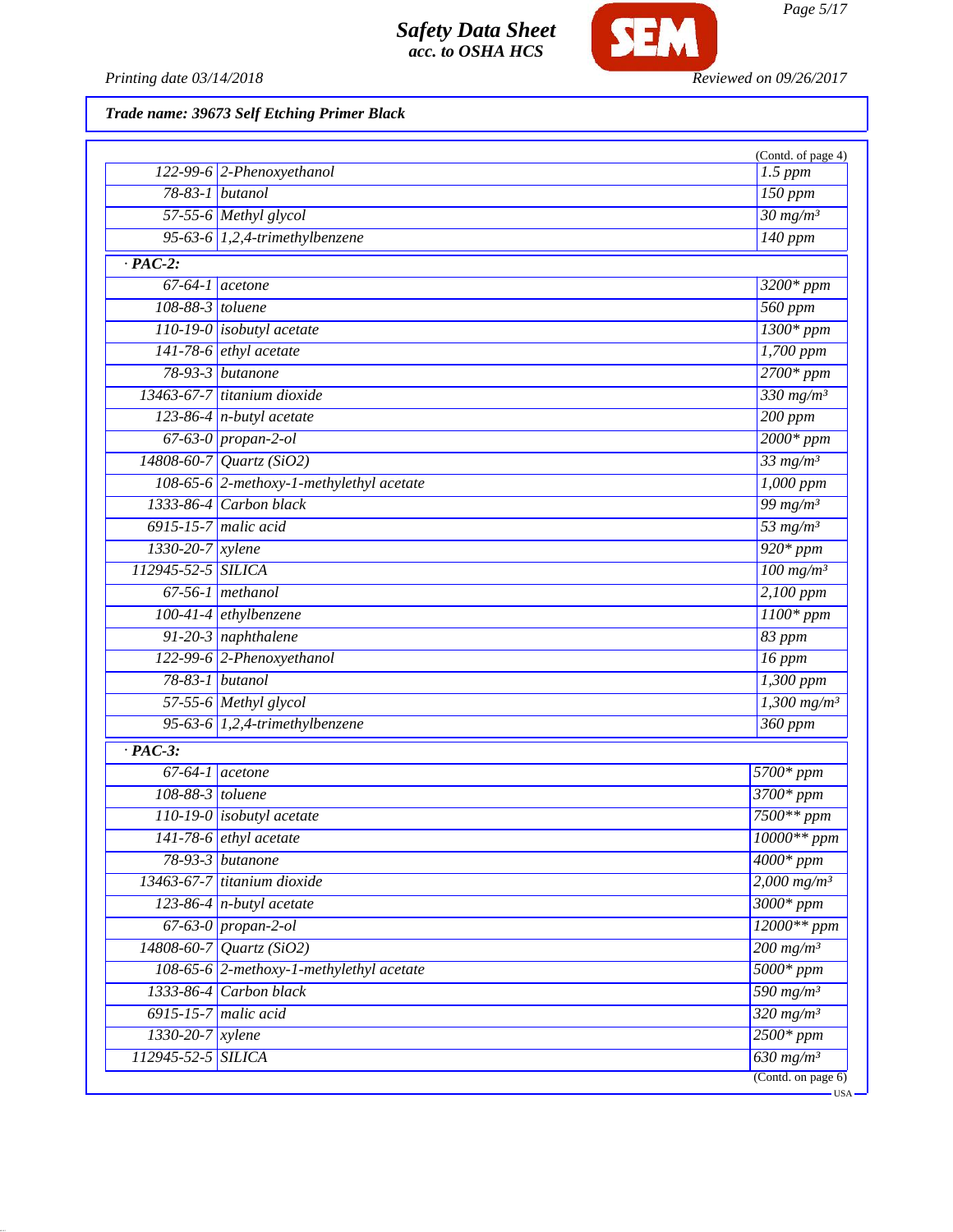

*Printing date 03/14/2018 Reviewed on 09/26/2017*

*Trade name: 39673 Self Etching Primer Black*

|                 |                                             | (Contd. of page 5) |
|-----------------|---------------------------------------------|--------------------|
|                 | $67-56-1$ methanol                          | $7200*ppm$         |
|                 | $100-41-4$ ethylbenzene                     | $1800*ppm$         |
|                 | 91-20-3 naphthalene                         | 500 ppm            |
|                 | 122-99-6 2-Phenoxyethanol                   | $97$ ppm           |
| 78-83-1 butanol |                                             | $\sqrt{8000*ppm}$  |
|                 | 57-55-6 Methyl glycol                       | 7,900 $mg/m^3$     |
|                 | $\overline{95-63-6}$ 1,2,4-trimethylbenzene | $480$ ppm          |

## *\* 7 Handling and storage*

#### *· Handling:*

- *· Precautions for safe handling No special measures required.*
- *Ensure good ventilation/exhaustion at the workplace.*
- *· Information about protection against explosions and fires: Do not spray on a naked flame or any incandescent material. Keep ignition sources away - Do not smoke. Pressurized container: protect from sunlight and do not expose to temperatures exceeding 50°C, i.e. electric lights. Do not pierce or burn, even after use.*
- *· Conditions for safe storage, including any incompatibilities*
- *· Storage:*
- *· Requirements to be met by storerooms and receptacles:*
- *Observe official regulations on storing packagings with pressurized containers.*
- *· Information about storage in one common storage facility: Not required.*
- *· Further information about storage conditions: Keep receptacle tightly sealed.*
- *· Specific end use(s) No further relevant information available.*

## *\* 8 Exposure controls/personal protection*

- *· Additional information about design of technical systems: No further data; see item 7.*
- *· Control parameters*
- *· Components with limit values that require monitoring at the workplace:*

*The following constituents are the only constituents of the product which have a PEL, TLV or other recommended exposure limit.*

*At this time, the other constituents have no known exposure limits.*

## *67-64-1 acetone*

- *PEL Long-term value: 2400 mg/m³, 1000 ppm*
- *REL Long-term value: 590 mg/m³, 250 ppm*
- *TLV Short-term value: 1187 mg/m³, 500 ppm Long-term value: 594 mg/m³, 250 ppm BEI*

#### *108-88-3 toluene*

- *PEL Long-term value: 200 ppm*
	- *Ceiling limit value: 300; 500\* ppm*
	- *\*10-min peak per 8-hr shift*

(Contd. on page 7)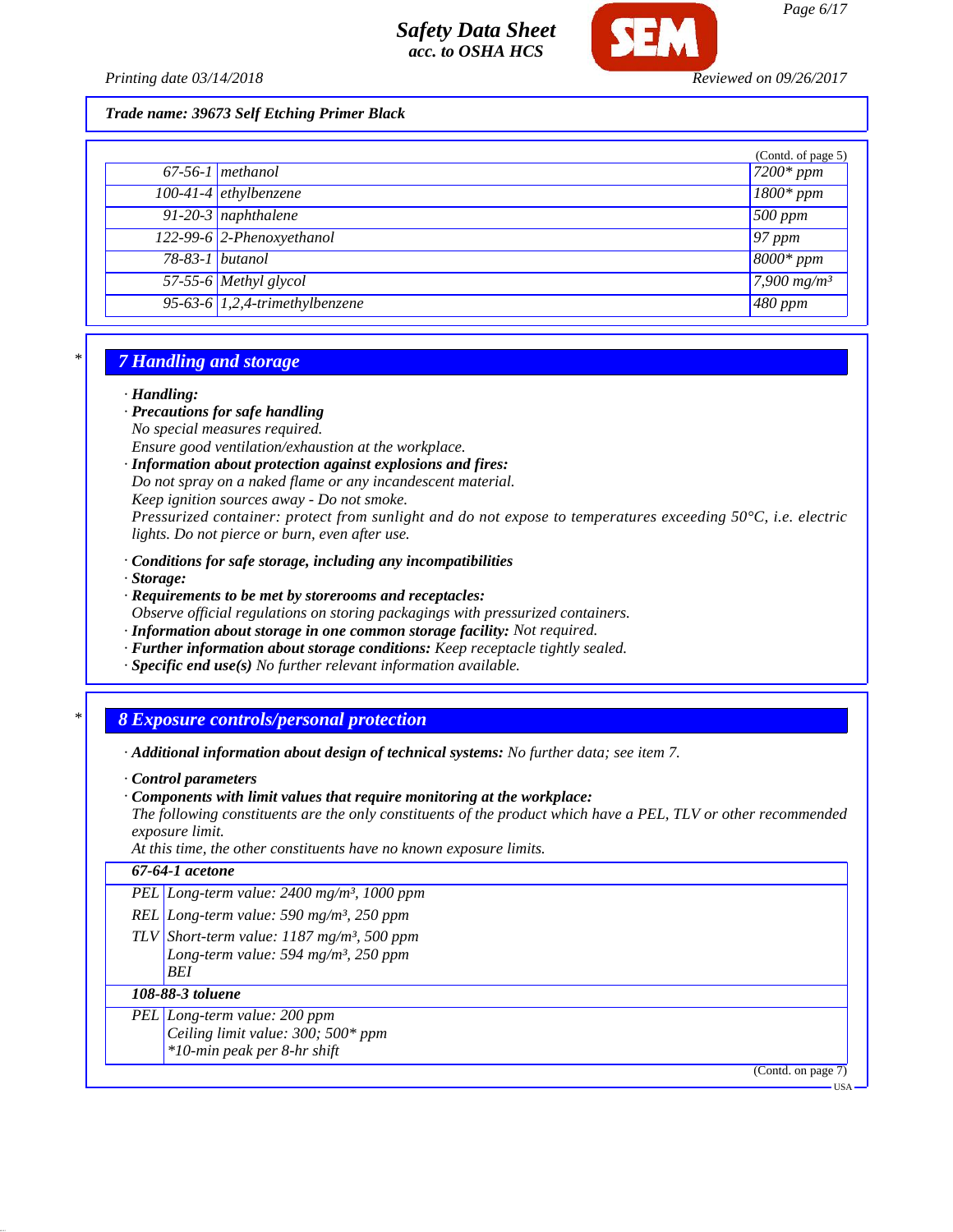

Printing date 03/14/2018 **Reviewed on 09/26/2017** 

*Trade name: 39673 Self Etching Primer Black*

| (Contd. of page 6)                                       |
|----------------------------------------------------------|
| REL Short-term value: 560 mg/m <sup>3</sup> , 150 ppm    |
| Long-term value: 375 mg/m <sup>3</sup> , 100 ppm         |
| $TLV$ Long-term value: 75 mg/m <sup>3</sup> , 20 ppm     |
| BEI                                                      |
| 110-19-0 isobutyl acetate                                |
| PEL Long-term value: $700$ mg/m <sup>3</sup> , 150 ppm   |
| REL Long-term value: $700$ mg/m <sup>3</sup> , 150 ppm   |
| TLV Short-term value: $712 \text{ mg/m}^3$ , 150 ppm     |
| Long-term value: $238$ mg/m <sup>3</sup> , 50 ppm        |
| 141-78-6 ethyl acetate                                   |
| PEL Long-term value: 1400 mg/m <sup>3</sup> , 400 ppm    |
| REL Long-term value: $1400$ mg/m <sup>3</sup> , 400 ppm  |
| TLV Long-term value: $1440$ mg/m <sup>3</sup> , 400 ppm  |
| 78-93-3 butanone                                         |
| PEL Long-term value: 590 mg/m <sup>3</sup> , 200 ppm     |
| REL Short-term value: $885$ mg/m <sup>3</sup> , 300 ppm  |
| Long-term value: 590 mg/m <sup>3</sup> , 200 ppm         |
| TLV Short-term value: $885$ mg/m <sup>3</sup> , 300 ppm  |
| Long-term value: 590 mg/m <sup>3</sup> , 200 ppm         |
| <b>BEI</b>                                               |
| 123-86-4 n-butyl acetate                                 |
| PEL Long-term value: $710$ mg/m <sup>3</sup> , 150 ppm   |
| REL Long-term value: $950$ mg/m <sup>3</sup> , 200 ppm   |
| TLV Short-term value: $712$ mg/m <sup>3</sup> , 150 ppm  |
| Long-term value: 238 mg/m <sup>3</sup> , 50 ppm          |
| 67-63-0 propan-2-ol                                      |
| PEL Long-term value: 980 mg/m <sup>3</sup> , 400 ppm     |
| REL Short-term value: $1225$ mg/m <sup>3</sup> , 500 ppm |
| Long-term value: 980 mg/m <sup>3</sup> , 400 ppm         |
| TLV Short-term value: 984 mg/m <sup>3</sup> , 400 ppm    |
| Long-term value: $492$ mg/m <sup>3</sup> , 200 ppm       |
| BEI                                                      |
| 14808-60-7 Quartz (SiO2)                                 |
| PEL see Quartz listing                                   |
| REL Long-term value: $0.05*$ mg/m <sup>3</sup>           |
| *respirable dust; See Pocket Guide App. A                |
| TLV Long-term value: $0.025*$ mg/m <sup>3</sup>          |
| *as respirable fraction                                  |
| · Ingredients with biological limit values:              |
| 67-64-1 acetone                                          |
| BEI 50 $mg/L$                                            |
| Medium: urine                                            |
| Time: end of shift<br>Parameter: Acetone (nonspecific)   |
| (Contd. on page 8)                                       |
| - USA                                                    |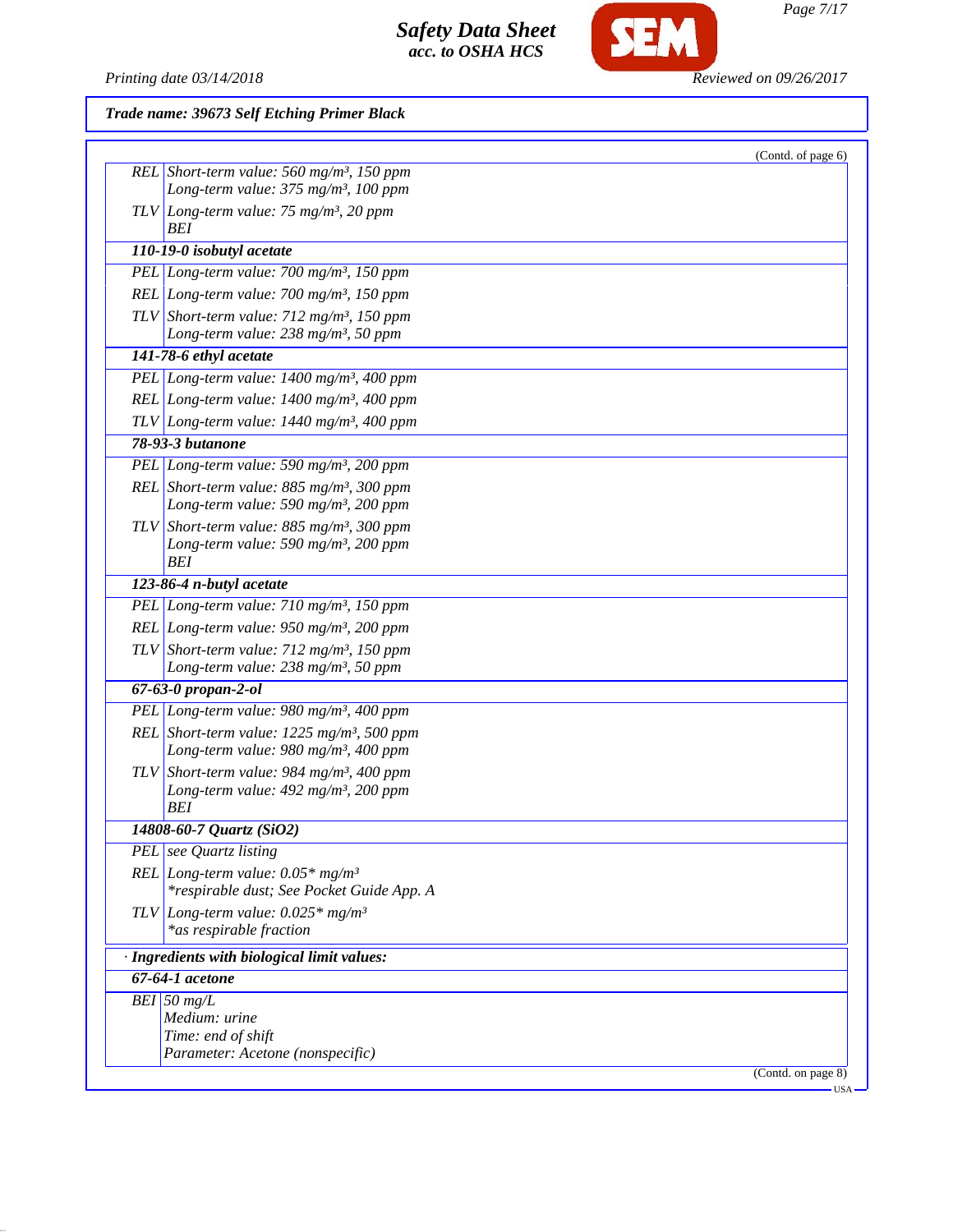*Printing date 03/14/2018 Reviewed on 09/26/2017*

SF

## *Trade name: 39673 Self Etching Primer Black*

| (Contd. of page 7)                                                                                                                     |
|----------------------------------------------------------------------------------------------------------------------------------------|
| 108-88-3 toluene                                                                                                                       |
| $BEI$ 0.02 mg/L                                                                                                                        |
| Medium: blood                                                                                                                          |
| Time: prior to last shift of workweek                                                                                                  |
| Parameter: Toluene                                                                                                                     |
|                                                                                                                                        |
| $0.03$ mg/L<br>Medium: urine                                                                                                           |
|                                                                                                                                        |
| Time: end of shift<br>Parameter: Toluene                                                                                               |
|                                                                                                                                        |
| $0.3$ mg/g creatinine                                                                                                                  |
| Medium: urine                                                                                                                          |
| Time: end of shift                                                                                                                     |
| Parameter: o-Cresol with hydrolysis (background)                                                                                       |
| 78-93-3 butanone                                                                                                                       |
| $BEI$ 2 mg/L                                                                                                                           |
| Medium: urine                                                                                                                          |
| Time: end of shift                                                                                                                     |
| Parameter: MEK                                                                                                                         |
| 67-63-0 propan-2-ol                                                                                                                    |
| $\overline{BEI}$ 40 mg/L                                                                                                               |
| Medium: urine                                                                                                                          |
| Time: end of shift at end of workweek                                                                                                  |
| Parameter: Acetone (background, nonspecific)                                                                                           |
| · Additional information: The lists that were valid during the creation were used as basis.                                            |
| <b>Exposure controls</b>                                                                                                               |
| · Personal protective equipment:                                                                                                       |
| · General protective and hygienic measures:                                                                                            |
| Keep away from foodstuffs, beverages and feed.                                                                                         |
| Immediately remove all soiled and contaminated clothing.                                                                               |
| Wash hands before breaks and at the end of work.                                                                                       |
| Store protective clothing separately.                                                                                                  |
| Avoid contact with the eyes and skin.                                                                                                  |
| · Breathing equipment:                                                                                                                 |
| In case of brief exposure or low pollution use respiratory filter device. In case of intensive or longer exposure use                  |
| respiratory protective device that is independent of circulating air.                                                                  |
| · Protection of hands:                                                                                                                 |
| Due to missing tests no recommendation to the glove material can be given for the product/the preparation/the                          |
| chemical mixture.<br>Selection of the glove material on consideration of the penetration times, rates of diffusion and the degradation |
|                                                                                                                                        |
|                                                                                                                                        |
| Protective gloves                                                                                                                      |
|                                                                                                                                        |
|                                                                                                                                        |

*The glove material has to be impermeable and resistant to the product/ the substance/ the preparation. · Material of gloves*

*The selection of the suitable gloves does not only depend on the material, but also on further marks of quality and varies from manufacturer to manufacturer. As the product is a preparation of several substances, the resistance of the glove material can not be calculated in advance and has therefore to be checked prior to the application.*

(Contd. on page 9)  $-<sub>USA</sub>$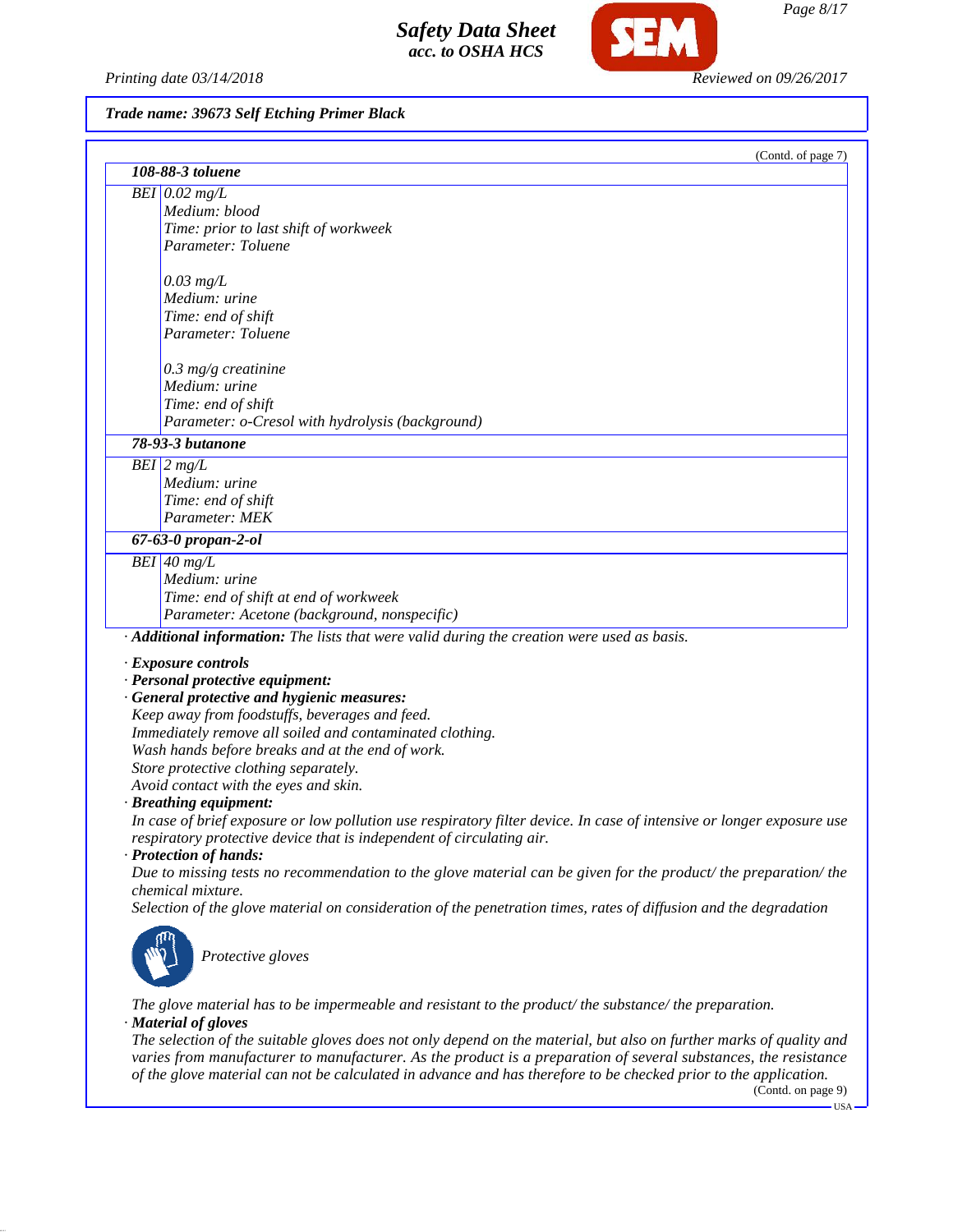

Œ

(Contd. of page 8)

## *· Penetration time of glove material*

*The exact break trough time has to be found out by the manufacturer of the protective gloves and has to be observed.*

*· Eye protection: Safety glasses*



*Tightly sealed goggles*

| · Information on basic physical and chemical properties    |                                                          |
|------------------------------------------------------------|----------------------------------------------------------|
| <b>General Information</b>                                 |                                                          |
| $\cdot$ Appearance:                                        |                                                          |
| Form:                                                      | Aerosol                                                  |
| Color:                                                     | According to product specification                       |
| $\cdot$ Odor:                                              | Characteristic                                           |
| · Odor threshold:                                          | Not determined.                                          |
| $\cdot$ pH-value:                                          | Not determined.                                          |
| Change in condition                                        |                                                          |
| Melting point/Melting range:                               | Undetermined.                                            |
| <b>Boiling point/Boiling range:</b>                        | 55.8-56.6 °C                                             |
| · Flash point:                                             | $-103\text{ °C}$                                         |
| · Flammability (solid, gaseous):                           | Not applicable.                                          |
| · Ignition temperature:                                    | 405 °C                                                   |
| · Decomposition temperature:                               | Not determined.                                          |
| · Auto igniting:                                           | Product is not selfigniting.                             |
| · Danger of explosion:                                     | In use, may form flammable/explosive vapour-air mixture. |
| · Explosion limits:                                        |                                                          |
| Lower:                                                     | $1.9$ Vol $\%$                                           |
| <b>Upper:</b>                                              | 13 Vol %                                                 |
| $\cdot$ Vapor pressure at 20 $\textdegree$ C:              | $233$ $hPa$                                              |
| $\cdot$ Density at 20 $\degree$ C:                         | $0.77759$ g/cm <sup>3</sup>                              |
| · Relative density                                         | Not determined.                                          |
| · Vapor density                                            | Not determined.                                          |
| $\cdot$ Evaporation rate                                   | Not applicable.                                          |
| · Solubility in / Miscibility with                         |                                                          |
| Water:                                                     | Not miscible or difficult to mix.                        |
| · Partition coefficient (n-octanol/water): Not determined. |                                                          |
| · Viscosity:                                               |                                                          |
| Dynamic:                                                   | Not determined.                                          |
| Kinematic:                                                 | Not determined.                                          |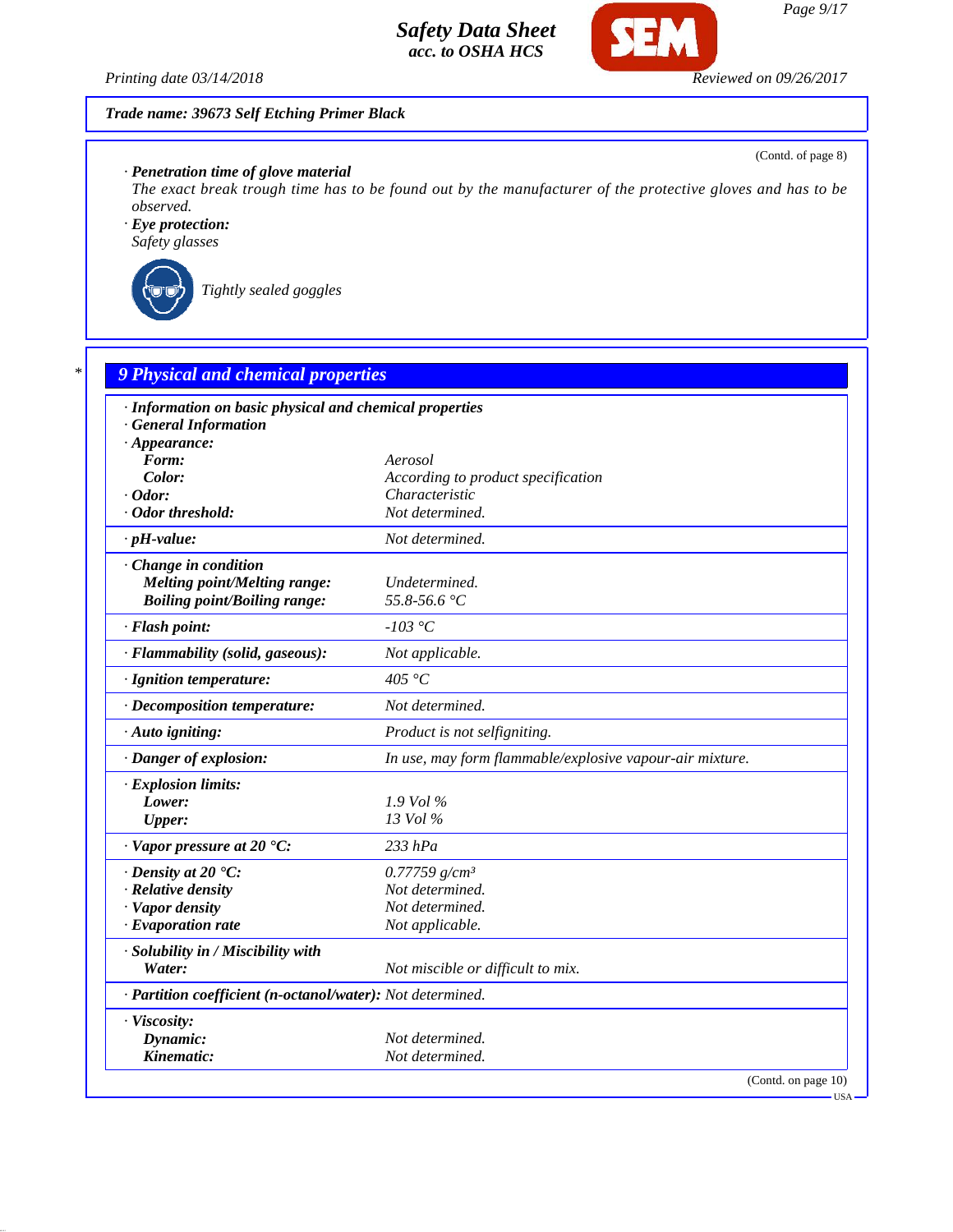

#### *Trade name: 39673 Self Etching Primer Black*

|                           |                                            | (Contd. of page 9) |
|---------------------------|--------------------------------------------|--------------------|
| · Solvent content:        |                                            |                    |
| Organic solvents:         | 85.4 %                                     |                    |
| Water:                    | $0.0\%$                                    |                    |
| <b>VOC</b> content:       | 59.53 %                                    |                    |
|                           | 621.3 $g/l / 5.18$ lb/gl                   |                    |
| <i>Solids content:</i>    | $14.6\%$                                   |                    |
| $\cdot$ Other information | No further relevant information available. |                    |

### *10 Stability and reactivity*

*· Reactivity No further relevant information available.*

- *· Chemical stability*
- *· Thermal decomposition / conditions to be avoided: No decomposition if used according to specifications.*
- *· Possibility of hazardous reactions No dangerous reactions known.*
- *· Conditions to avoid No further relevant information available.*
- *· Incompatible materials: No further relevant information available.*
- *· Hazardous decomposition products: No dangerous decomposition products known.*

## *\* 11 Toxicological information*

*· Information on toxicological effects*

*· Acute toxicity:*

#### *· LD/LC50 values that are relevant for classification:*

#### *108-88-3 toluene*

*Oral LD50 5,000 mg/kg (rat) Dermal LD50 12,124 mg/kg (rabbit) Inhalative LC50/4 h 5,320 mg/l (mouse)*

#### *· Primary irritant effect:*

- *· on the skin: Irritant to skin and mucous membranes.*
- *· on the eye: Irritating effect.*
- *· Sensitization: No sensitizing effects known.*
- *· Additional toxicological information:*

*The product shows the following dangers according to internally approved calculation methods for preparations: Irritant*

#### *· Carcinogenic categories*

|                  | · IARC (International Agency for Research on Cancer) |    |
|------------------|------------------------------------------------------|----|
| 108-88-3 toluene |                                                      | 3  |
|                  | 13463-67-7 titanium dioxide                          | 2B |
|                  | $\overline{67-63-0}$ propan-2-ol                     | 3  |
|                  | $14808 - 60 - 7$ <i>Quartz</i> (SiO2)                |    |
| 14807-96-6 Talc  |                                                      | 3  |
|                  | $1333-86-4$ Carbon black                             | 2B |
| 1330-20-7 xylene |                                                      | 3  |
|                  | 100-41-4 ethylbenzene                                | 2B |
|                  | (Contd. on page $11$ )                               |    |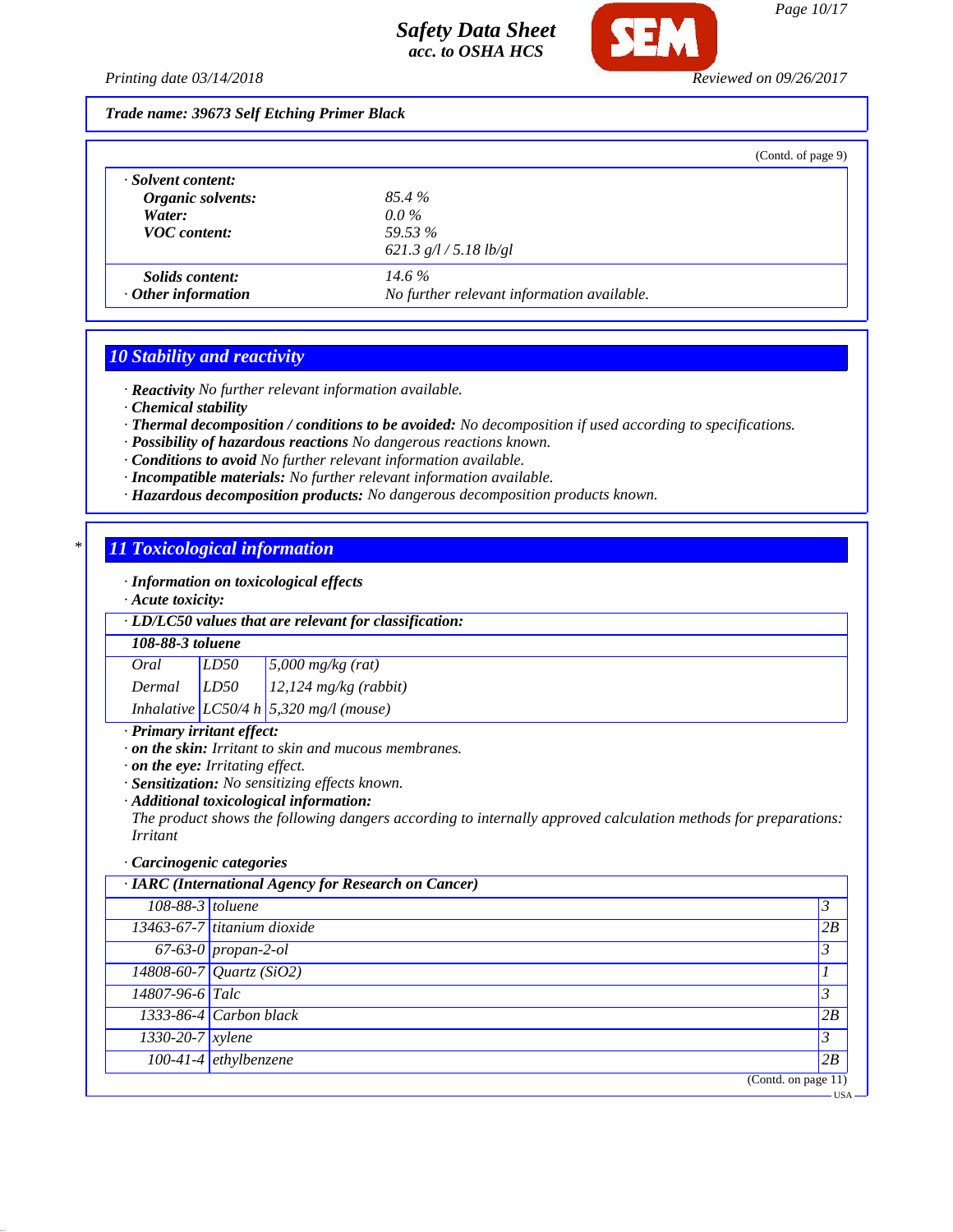

*Page 11/17*

(Contd. of page 10)

USA

*Trade name: 39673 Self Etching Primer Black*

*91-20-3 naphthalene 2B*

*· NTP (National Toxicology Program)*

*14808-60-7 Quartz (SiO2) K 91-20-3 naphthalene R* 

*· OSHA-Ca (Occupational Safety & Health Administration)*

*68911-87-5 montmorilontie clay complex*

## *\* 12 Ecological information*

*· Toxicity*

- *· Aquatic toxicity: No further relevant information available.*
- *· Persistence and degradability No further relevant information available.*
- *· Behavior in environmental systems:*
- *· Bioaccumulative potential No further relevant information available.*
- *· Mobility in soil No further relevant information available.*
- *· Additional ecological information:*

*· General notes:*

*Water hazard class 3 (Self-assessment): extremely hazardous for water*

*Do not allow product to reach ground water, water course or sewage system, even in small quantities.*

- *Danger to drinking water if even extremely small quantities leak into the ground.*
- *· Results of PBT and vPvB assessment*
- *· PBT: Not applicable.*
- *· vPvB: Not applicable.*
- *· Other adverse effects No further relevant information available.*

## *13 Disposal considerations*

*· Waste treatment methods*

*· Recommendation:*

*Must not be disposed of together with household garbage. Do not allow product to reach sewage system.*

*· Uncleaned packagings:*

*· Recommendation: Disposal must be made according to official regulations.*

| $\cdot$ UN-Number               |                     |  |
|---------------------------------|---------------------|--|
| · DOT, ADR, IMDG, IATA          | <i>UN1950</i>       |  |
| $\cdot$ UN proper shipping name |                     |  |
| $\cdot$ <i>DOT</i>              | Aerosols, flammable |  |
| $\cdot$ ADR                     | 1950 Aerosols       |  |
| $\cdot$ IMDG                    | <b>AEROSOLS</b>     |  |
| $\cdot$ IATA                    | AEROSOLS, flammable |  |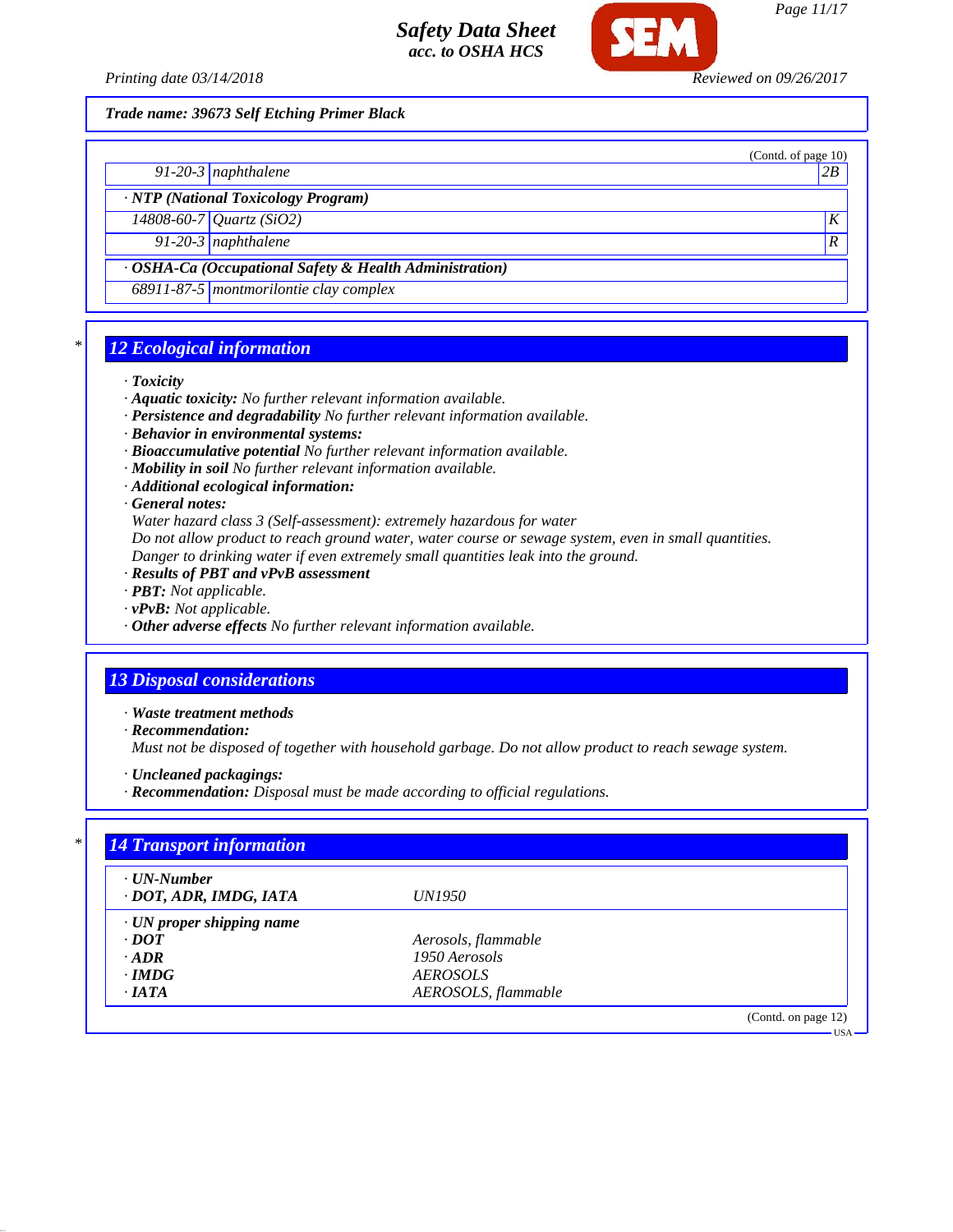

Printing date 03/14/2018 **Reviewed on 09/26/2017** 

*Trade name: 39673 Self Etching Primer Black*

|                                                                                     | (Contd. of page 11)                                                                                                    |
|-------------------------------------------------------------------------------------|------------------------------------------------------------------------------------------------------------------------|
| · Transport hazard class(es)                                                        |                                                                                                                        |
| $\cdot$ DOT                                                                         |                                                                                                                        |
|                                                                                     |                                                                                                                        |
|                                                                                     |                                                                                                                        |
| <b>MAIARES</b>                                                                      |                                                                                                                        |
|                                                                                     |                                                                                                                        |
| · Class                                                                             | 2.1                                                                                                                    |
| · Label                                                                             | 2.1                                                                                                                    |
| $\cdot$ ADR                                                                         |                                                                                                                        |
|                                                                                     |                                                                                                                        |
|                                                                                     |                                                                                                                        |
|                                                                                     |                                                                                                                        |
| · Class                                                                             | 2 5F Gases                                                                                                             |
| · Label                                                                             | 2.1                                                                                                                    |
|                                                                                     |                                                                                                                        |
| · IMDG, IATA                                                                        |                                                                                                                        |
|                                                                                     |                                                                                                                        |
|                                                                                     |                                                                                                                        |
|                                                                                     |                                                                                                                        |
| · Class                                                                             | 2.1                                                                                                                    |
| $-Label$                                                                            | 2.1                                                                                                                    |
| · Packing group                                                                     |                                                                                                                        |
| · DOT, ADR, IMDG, IATA                                                              | Void                                                                                                                   |
| · Environmental hazards:                                                            |                                                                                                                        |
| · Marine pollutant:                                                                 | N <sub>O</sub>                                                                                                         |
| · Special precautions for user                                                      | <b>Warning: Gases</b>                                                                                                  |
| · EMS Number:                                                                       | $F-D, S-U$                                                                                                             |
| · Stowage Code                                                                      | SW1 Protected from sources of heat.                                                                                    |
|                                                                                     | SW22 For AEROSOLS with a maximum capacity of 1 litre:                                                                  |
|                                                                                     | Category A. For AEROSOLS with a capacity above 1 litre:<br>Category B. For WASTE AEROSOLS: Category C, Clear of living |
|                                                                                     | quarters.                                                                                                              |
| · Segregation Code                                                                  | SG69 For AEROSOLS with a maximum capacity of 1 litre:                                                                  |
|                                                                                     | Segregation as for class 9. Stow "separated from" class 1 except for                                                   |
|                                                                                     | division 1.4. For AEROSOLS with a capacity above 1 litre:                                                              |
|                                                                                     | Segregation as for the appropriate subdivision of class 2. For                                                         |
|                                                                                     | WASTE AEROSOLS: Segregation as for the appropriate subdivision<br>of class 2.                                          |
|                                                                                     |                                                                                                                        |
| · Transport in bulk according to Annex II of<br><b>MARPOL73/78 and the IBC Code</b> | Not applicable.                                                                                                        |
|                                                                                     |                                                                                                                        |

*Page 12/17*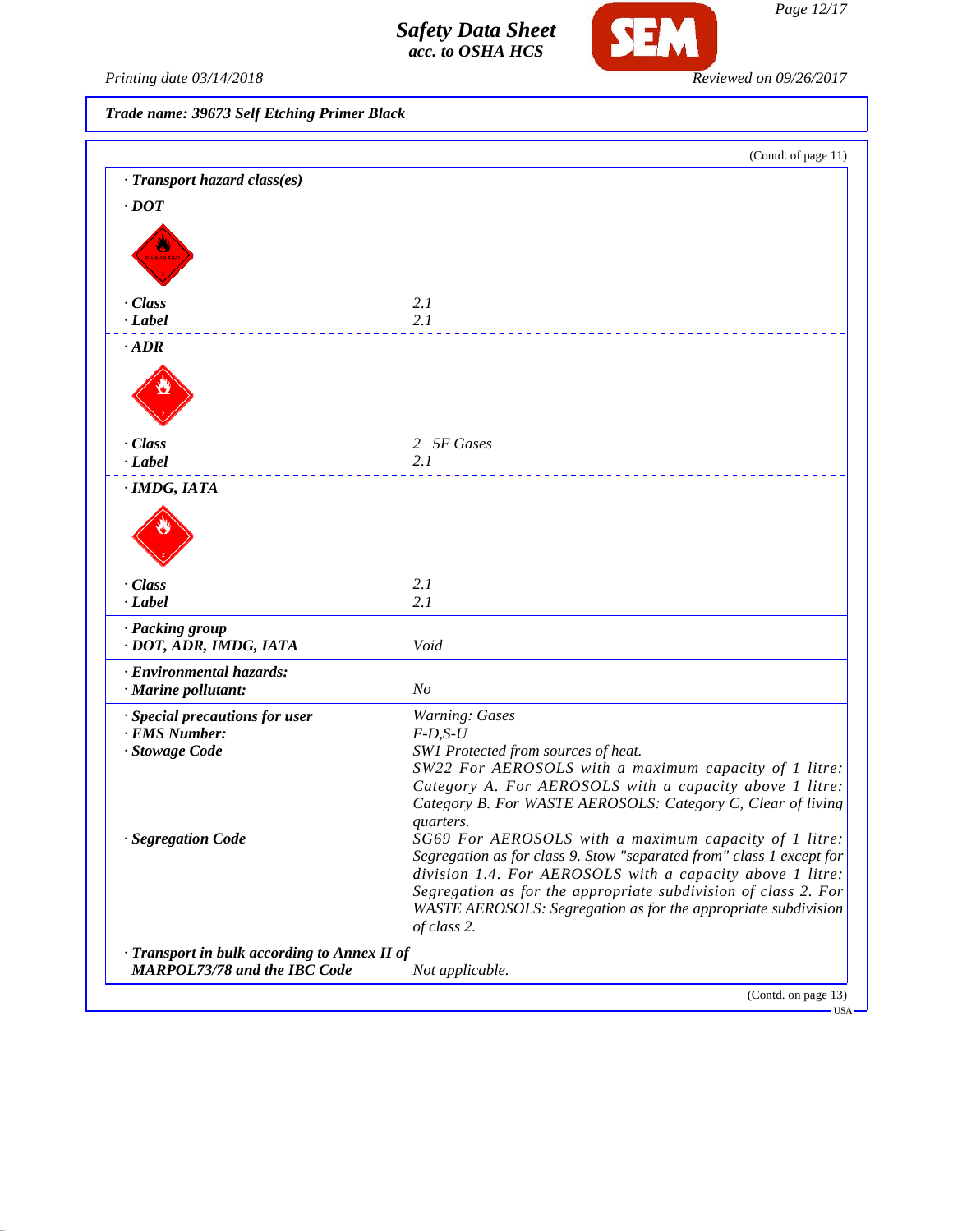

*Page 13/17*

*Printing date 03/14/2018 Reviewed on 09/26/2017*

*Trade name: 39673 Self Etching Primer Black*

|                                     | (Contd. of page 12)                |
|-------------------------------------|------------------------------------|
| · Transport/Additional information: |                                    |
| $\cdot$ DOT                         |                                    |
| $\cdot$ Quantity limitations        | On passenger aircraft/rail: 75 kg  |
|                                     | On cargo aircraft only: 150 kg     |
| $- ADR$                             |                                    |
| $\cdot$ Excepted quantities (EQ)    | Code: E0                           |
|                                     | Not permitted as Excepted Quantity |
| $\cdot$ IMDG                        |                                    |
| $\cdot$ Limited quantities (LQ)     | II.                                |
| $\cdot$ Excepted quantities (EQ)    | Code: E0                           |
|                                     | Not permitted as Excepted Quantity |
| · UN "Model Regulation":            | <b>UN 1950 AEROSOLS, 2.1</b>       |

# *\* 15 Regulatory information*

*· Safety, health and environmental regulations/legislation specific for the substance or mixture · Sara*

|                   | None of the ingredient is listed.               |
|-------------------|-------------------------------------------------|
|                   | Section 313 (Specific toxic chemical listings): |
| 108-88-3 toluene  |                                                 |
|                   | $78-93-3$ butanone                              |
|                   | 67-63-0 propan-2-ol                             |
| 14807-96-6 Talc   |                                                 |
| 1330-20-7 xylene  |                                                 |
|                   | $67-56-1$ methanol                              |
|                   | <b>Acrylic Resin</b>                            |
|                   | $100-41-4$ ethylbenzene                         |
|                   | 91-20-3 naphthalene                             |
|                   | 122-99-6 2-Phenoxyethanol                       |
|                   | 95-63-6 $1,2,4$ -trimethylbenzene               |
|                   | 104-68-7 Diethylene glycol monophenyl ether     |
|                   | <b>TSCA</b> (Toxic Substances Control Act):     |
| $67-64-1$ acetone |                                                 |
| 108-88-3 toluene  |                                                 |
|                   | $\boxed{110-19-0}$ isobutyl acetate             |
|                   | $141-78-6$ ethyl acetate                        |
|                   | 78-93-3 butanone                                |
|                   | 13463-67-7 titanium dioxide                     |
|                   | 68038-41-5 Modified Rosin Ester                 |
|                   | 9004-70-0 CELLULOSE NITRATE                     |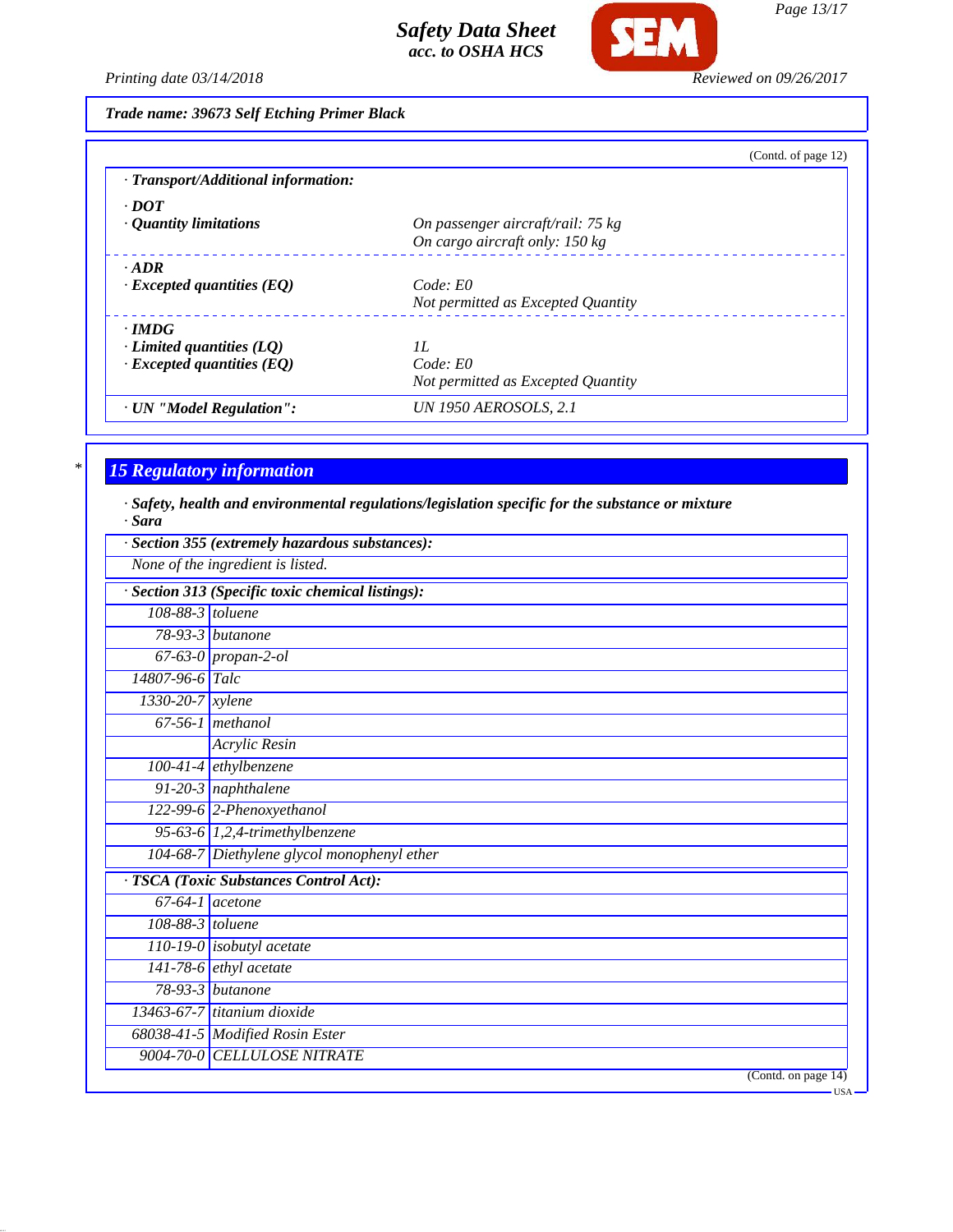

*Page 14/17*

Printing date 03/14/2018 **Reviewed on 09/26/2017** 

*Trade name: 39673 Self Etching Primer Black*

| 123-86-4 $n$ -butyl acetate<br>64742-94-5 Solvent naphtha (petroleum), heavy arom.<br>$67-63-0$ propan-2-ol<br>14808-60-7<br>Quartz (SiO2)<br>14807-96-6 Talc<br>1330-78-5 tris(methylphenyl) phosphate<br>18268-70-7 Tetraethylene Glycol Di 2-ethylhexoate<br>108-65-6 2-methoxy-1-methylethyl acetate<br>68911-87-5 montmorilontie clay complex<br>$1333-86-4$ Carbon black<br>$6915 - 15 - 7$ malic acid<br>1330-20-7 xylene<br>$67-56-1$ methanol<br>1328-53-6 PHTHALO GREEN PIGMENT<br>100-41-4 ethylbenzene<br>91-20-3 naphthalene<br>122-99-6 2-Phenoxyethanol<br>78-83-1 butanol<br>57-55-6 Methyl glycol<br>95-63-6 $1,2,4$ -trimethylbenzene<br>104-68-7 Diethylene glycol monophenyl ether<br>7732-18-5 water<br>· TSCA new (21st Century Act) (Substances not listed)<br>68476-86-8 Petroleum gases, liquefied, sweetened<br>· Proposition 65<br>Chemicals known to cause cancer:<br>$13463-67-7$ titanium dioxide<br>14808-60-7 Quartz (SiO2)<br>1333-86-4 Carbon black<br>1330-20-7 xylene<br>100-41-4 ethylbenzene<br>91-20-3 naphthalene<br>95-63-6 $1,2,4$ -trimethylbenzene<br>· Chemicals known to cause reproductive toxicity for females:<br>None of the ingredients is listed.<br>Chemicals known to cause reproductive toxicity for males:<br>None of the ingredients is listed.<br>· Chemicals known to cause developmental toxicity:<br>108-88-3 toluene<br>$67-56-1$ methanol |  | (Contd. of page 13)          |  |
|----------------------------------------------------------------------------------------------------------------------------------------------------------------------------------------------------------------------------------------------------------------------------------------------------------------------------------------------------------------------------------------------------------------------------------------------------------------------------------------------------------------------------------------------------------------------------------------------------------------------------------------------------------------------------------------------------------------------------------------------------------------------------------------------------------------------------------------------------------------------------------------------------------------------------------------------------------------------------------------------------------------------------------------------------------------------------------------------------------------------------------------------------------------------------------------------------------------------------------------------------------------------------------------------------------------------------------------------------------------------------------------------------------|--|------------------------------|--|
|                                                                                                                                                                                                                                                                                                                                                                                                                                                                                                                                                                                                                                                                                                                                                                                                                                                                                                                                                                                                                                                                                                                                                                                                                                                                                                                                                                                                          |  |                              |  |
|                                                                                                                                                                                                                                                                                                                                                                                                                                                                                                                                                                                                                                                                                                                                                                                                                                                                                                                                                                                                                                                                                                                                                                                                                                                                                                                                                                                                          |  |                              |  |
|                                                                                                                                                                                                                                                                                                                                                                                                                                                                                                                                                                                                                                                                                                                                                                                                                                                                                                                                                                                                                                                                                                                                                                                                                                                                                                                                                                                                          |  |                              |  |
|                                                                                                                                                                                                                                                                                                                                                                                                                                                                                                                                                                                                                                                                                                                                                                                                                                                                                                                                                                                                                                                                                                                                                                                                                                                                                                                                                                                                          |  |                              |  |
|                                                                                                                                                                                                                                                                                                                                                                                                                                                                                                                                                                                                                                                                                                                                                                                                                                                                                                                                                                                                                                                                                                                                                                                                                                                                                                                                                                                                          |  |                              |  |
|                                                                                                                                                                                                                                                                                                                                                                                                                                                                                                                                                                                                                                                                                                                                                                                                                                                                                                                                                                                                                                                                                                                                                                                                                                                                                                                                                                                                          |  |                              |  |
|                                                                                                                                                                                                                                                                                                                                                                                                                                                                                                                                                                                                                                                                                                                                                                                                                                                                                                                                                                                                                                                                                                                                                                                                                                                                                                                                                                                                          |  |                              |  |
|                                                                                                                                                                                                                                                                                                                                                                                                                                                                                                                                                                                                                                                                                                                                                                                                                                                                                                                                                                                                                                                                                                                                                                                                                                                                                                                                                                                                          |  |                              |  |
|                                                                                                                                                                                                                                                                                                                                                                                                                                                                                                                                                                                                                                                                                                                                                                                                                                                                                                                                                                                                                                                                                                                                                                                                                                                                                                                                                                                                          |  |                              |  |
|                                                                                                                                                                                                                                                                                                                                                                                                                                                                                                                                                                                                                                                                                                                                                                                                                                                                                                                                                                                                                                                                                                                                                                                                                                                                                                                                                                                                          |  |                              |  |
|                                                                                                                                                                                                                                                                                                                                                                                                                                                                                                                                                                                                                                                                                                                                                                                                                                                                                                                                                                                                                                                                                                                                                                                                                                                                                                                                                                                                          |  |                              |  |
|                                                                                                                                                                                                                                                                                                                                                                                                                                                                                                                                                                                                                                                                                                                                                                                                                                                                                                                                                                                                                                                                                                                                                                                                                                                                                                                                                                                                          |  |                              |  |
|                                                                                                                                                                                                                                                                                                                                                                                                                                                                                                                                                                                                                                                                                                                                                                                                                                                                                                                                                                                                                                                                                                                                                                                                                                                                                                                                                                                                          |  |                              |  |
|                                                                                                                                                                                                                                                                                                                                                                                                                                                                                                                                                                                                                                                                                                                                                                                                                                                                                                                                                                                                                                                                                                                                                                                                                                                                                                                                                                                                          |  |                              |  |
|                                                                                                                                                                                                                                                                                                                                                                                                                                                                                                                                                                                                                                                                                                                                                                                                                                                                                                                                                                                                                                                                                                                                                                                                                                                                                                                                                                                                          |  |                              |  |
|                                                                                                                                                                                                                                                                                                                                                                                                                                                                                                                                                                                                                                                                                                                                                                                                                                                                                                                                                                                                                                                                                                                                                                                                                                                                                                                                                                                                          |  |                              |  |
|                                                                                                                                                                                                                                                                                                                                                                                                                                                                                                                                                                                                                                                                                                                                                                                                                                                                                                                                                                                                                                                                                                                                                                                                                                                                                                                                                                                                          |  |                              |  |
|                                                                                                                                                                                                                                                                                                                                                                                                                                                                                                                                                                                                                                                                                                                                                                                                                                                                                                                                                                                                                                                                                                                                                                                                                                                                                                                                                                                                          |  |                              |  |
|                                                                                                                                                                                                                                                                                                                                                                                                                                                                                                                                                                                                                                                                                                                                                                                                                                                                                                                                                                                                                                                                                                                                                                                                                                                                                                                                                                                                          |  |                              |  |
|                                                                                                                                                                                                                                                                                                                                                                                                                                                                                                                                                                                                                                                                                                                                                                                                                                                                                                                                                                                                                                                                                                                                                                                                                                                                                                                                                                                                          |  |                              |  |
|                                                                                                                                                                                                                                                                                                                                                                                                                                                                                                                                                                                                                                                                                                                                                                                                                                                                                                                                                                                                                                                                                                                                                                                                                                                                                                                                                                                                          |  |                              |  |
|                                                                                                                                                                                                                                                                                                                                                                                                                                                                                                                                                                                                                                                                                                                                                                                                                                                                                                                                                                                                                                                                                                                                                                                                                                                                                                                                                                                                          |  |                              |  |
|                                                                                                                                                                                                                                                                                                                                                                                                                                                                                                                                                                                                                                                                                                                                                                                                                                                                                                                                                                                                                                                                                                                                                                                                                                                                                                                                                                                                          |  |                              |  |
|                                                                                                                                                                                                                                                                                                                                                                                                                                                                                                                                                                                                                                                                                                                                                                                                                                                                                                                                                                                                                                                                                                                                                                                                                                                                                                                                                                                                          |  |                              |  |
|                                                                                                                                                                                                                                                                                                                                                                                                                                                                                                                                                                                                                                                                                                                                                                                                                                                                                                                                                                                                                                                                                                                                                                                                                                                                                                                                                                                                          |  |                              |  |
|                                                                                                                                                                                                                                                                                                                                                                                                                                                                                                                                                                                                                                                                                                                                                                                                                                                                                                                                                                                                                                                                                                                                                                                                                                                                                                                                                                                                          |  |                              |  |
|                                                                                                                                                                                                                                                                                                                                                                                                                                                                                                                                                                                                                                                                                                                                                                                                                                                                                                                                                                                                                                                                                                                                                                                                                                                                                                                                                                                                          |  |                              |  |
|                                                                                                                                                                                                                                                                                                                                                                                                                                                                                                                                                                                                                                                                                                                                                                                                                                                                                                                                                                                                                                                                                                                                                                                                                                                                                                                                                                                                          |  |                              |  |
|                                                                                                                                                                                                                                                                                                                                                                                                                                                                                                                                                                                                                                                                                                                                                                                                                                                                                                                                                                                                                                                                                                                                                                                                                                                                                                                                                                                                          |  |                              |  |
|                                                                                                                                                                                                                                                                                                                                                                                                                                                                                                                                                                                                                                                                                                                                                                                                                                                                                                                                                                                                                                                                                                                                                                                                                                                                                                                                                                                                          |  |                              |  |
|                                                                                                                                                                                                                                                                                                                                                                                                                                                                                                                                                                                                                                                                                                                                                                                                                                                                                                                                                                                                                                                                                                                                                                                                                                                                                                                                                                                                          |  |                              |  |
|                                                                                                                                                                                                                                                                                                                                                                                                                                                                                                                                                                                                                                                                                                                                                                                                                                                                                                                                                                                                                                                                                                                                                                                                                                                                                                                                                                                                          |  |                              |  |
|                                                                                                                                                                                                                                                                                                                                                                                                                                                                                                                                                                                                                                                                                                                                                                                                                                                                                                                                                                                                                                                                                                                                                                                                                                                                                                                                                                                                          |  |                              |  |
|                                                                                                                                                                                                                                                                                                                                                                                                                                                                                                                                                                                                                                                                                                                                                                                                                                                                                                                                                                                                                                                                                                                                                                                                                                                                                                                                                                                                          |  |                              |  |
|                                                                                                                                                                                                                                                                                                                                                                                                                                                                                                                                                                                                                                                                                                                                                                                                                                                                                                                                                                                                                                                                                                                                                                                                                                                                                                                                                                                                          |  |                              |  |
|                                                                                                                                                                                                                                                                                                                                                                                                                                                                                                                                                                                                                                                                                                                                                                                                                                                                                                                                                                                                                                                                                                                                                                                                                                                                                                                                                                                                          |  |                              |  |
|                                                                                                                                                                                                                                                                                                                                                                                                                                                                                                                                                                                                                                                                                                                                                                                                                                                                                                                                                                                                                                                                                                                                                                                                                                                                                                                                                                                                          |  |                              |  |
|                                                                                                                                                                                                                                                                                                                                                                                                                                                                                                                                                                                                                                                                                                                                                                                                                                                                                                                                                                                                                                                                                                                                                                                                                                                                                                                                                                                                          |  |                              |  |
|                                                                                                                                                                                                                                                                                                                                                                                                                                                                                                                                                                                                                                                                                                                                                                                                                                                                                                                                                                                                                                                                                                                                                                                                                                                                                                                                                                                                          |  |                              |  |
|                                                                                                                                                                                                                                                                                                                                                                                                                                                                                                                                                                                                                                                                                                                                                                                                                                                                                                                                                                                                                                                                                                                                                                                                                                                                                                                                                                                                          |  |                              |  |
|                                                                                                                                                                                                                                                                                                                                                                                                                                                                                                                                                                                                                                                                                                                                                                                                                                                                                                                                                                                                                                                                                                                                                                                                                                                                                                                                                                                                          |  | (Contd. on page 15)<br>·USA· |  |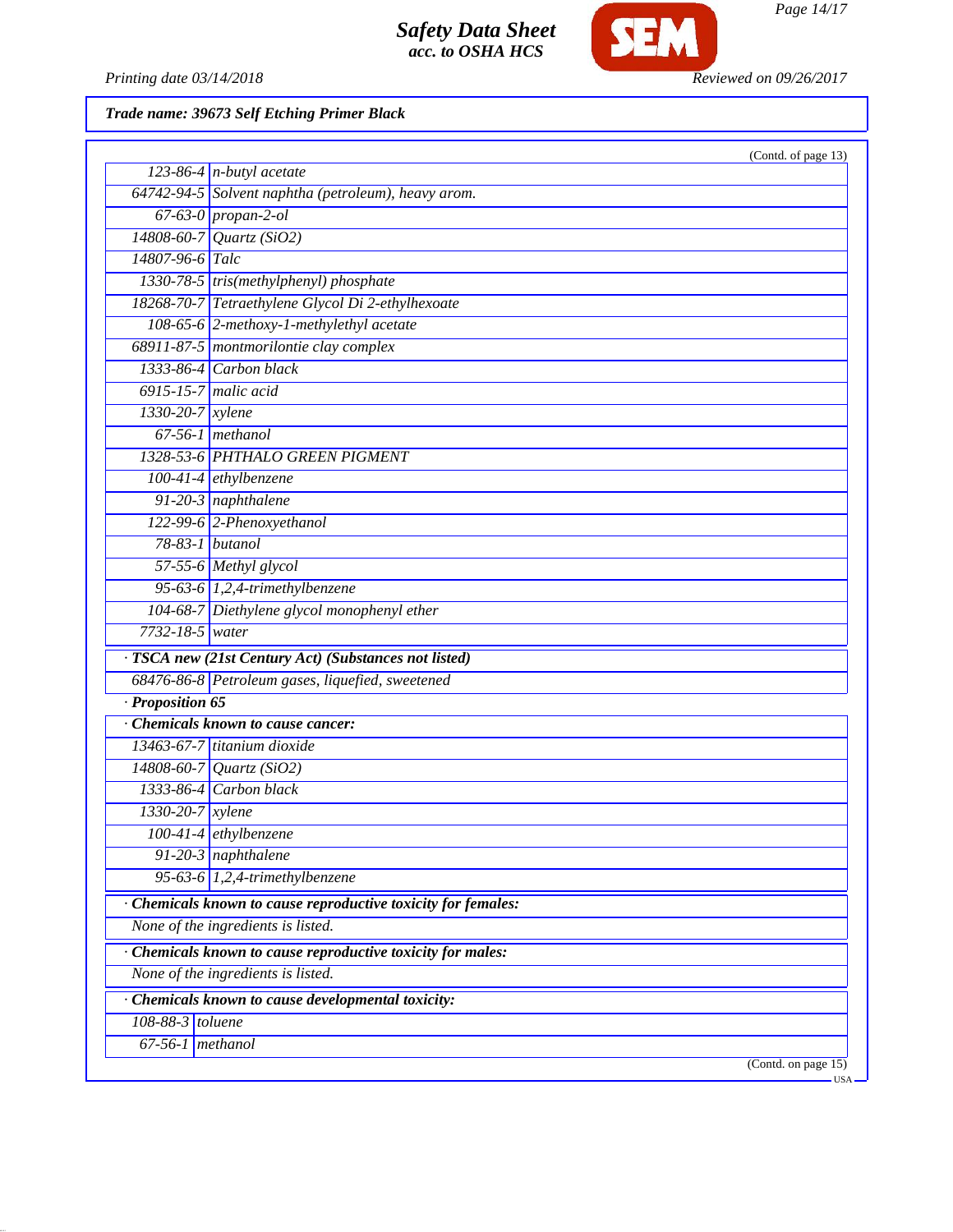

*Page 15/17*

*Printing date 03/14/2018 Reviewed on 09/26/2017*

*Trade name: 39673 Self Etching Primer Black*

|                                                                    |                                                    | (Contd. of page 14) |  |  |
|--------------------------------------------------------------------|----------------------------------------------------|---------------------|--|--|
| Cancerogenity categories                                           |                                                    |                     |  |  |
| · EPA (Environmental Protection Agency)                            |                                                    |                     |  |  |
| $67-64-1$ acetone                                                  |                                                    | I                   |  |  |
| 108-88-3 toluene                                                   |                                                    | I                   |  |  |
|                                                                    | $78-93-3$ butanone                                 | I                   |  |  |
| 1330-20-7 xylene                                                   |                                                    | I                   |  |  |
|                                                                    | $100-41-4$ ethylbenzene                            | D                   |  |  |
|                                                                    | 91-20-3 naphthalene                                | $C,$ $CBD$          |  |  |
|                                                                    | 95-63-6 $1,2,4$ -trimethylbenzene                  | I                   |  |  |
|                                                                    | · TLV (Threshold Limit Value established by ACGIH) |                     |  |  |
|                                                                    | $67-64-1$ acetone                                  | A4                  |  |  |
| $108-88-3$ toluene                                                 |                                                    | A4                  |  |  |
|                                                                    | 13463-67-7 titanium dioxide                        | A4                  |  |  |
|                                                                    | 67-63-0 propan-2-ol                                | A4                  |  |  |
|                                                                    | 14808-60-7 Quartz (SiO2)                           | A2                  |  |  |
| 14807-96-6 Talc                                                    |                                                    | A4                  |  |  |
|                                                                    | $1333-86-4$ Carbon black                           | A4                  |  |  |
| 1330-20-7 xylene                                                   |                                                    | A4                  |  |  |
|                                                                    | 100-41-4 ethylbenzene                              | A3                  |  |  |
|                                                                    | 91-20-3 naphthalene                                | A4                  |  |  |
| · NIOSH-Ca (National Institute for Occupational Safety and Health) |                                                    |                     |  |  |
|                                                                    | $13463-67-7$ titanium dioxide                      |                     |  |  |
|                                                                    | 14808-60-7 Quartz (SiO2)                           |                     |  |  |
|                                                                    | $1333-86-4$ Carbon black                           |                     |  |  |
|                                                                    | $67-56-1$ methanol                                 |                     |  |  |

*· GHS label elements The product is classified and labeled according to the Globally Harmonized System (GHS). · Hazard pictograms*



*· Signal word Danger*

*· Hazard-determining components of labeling: toluene acetone Quartz (SiO2) Solvent naphtha (petroleum), heavy arom. · Hazard statements H222 Extremely flammable aerosol. H280 Contains gas under pressure; may explode if heated. H315 Causes skin irritation. H319 Causes serious eye irritation. H350 May cause cancer. H361 Suspected of damaging fertility or the unborn child.*

(Contd. on page 16)

 $-<sub>USA</sub>$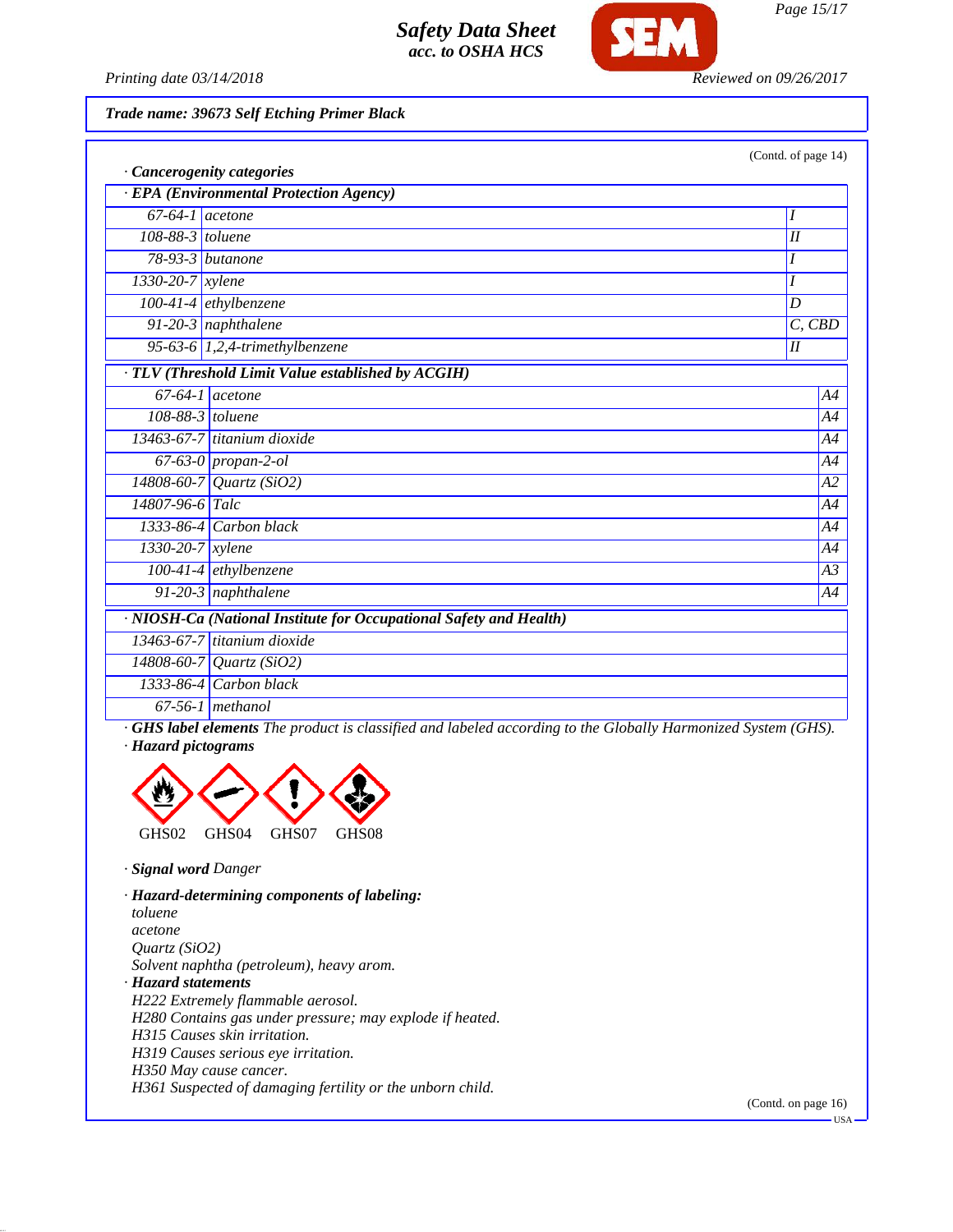

*Page 16/17*

*Printing date 03/14/2018 Reviewed on 09/26/2017*

*Trade name: 39673 Self Etching Primer Black*

|                                                                                                               | (Contd. of page 15)                                                                             |  |
|---------------------------------------------------------------------------------------------------------------|-------------------------------------------------------------------------------------------------|--|
| H370 Causes damage to organs.                                                                                 |                                                                                                 |  |
| H336 May cause drowsiness or dizziness.                                                                       |                                                                                                 |  |
| H373 May cause damage to organs through prolonged or repeated exposure.                                       |                                                                                                 |  |
|                                                                                                               | H304 May be fatal if swallowed and enters airways.                                              |  |
| · Precautionary statements                                                                                    |                                                                                                 |  |
| P <sub>201</sub>                                                                                              | Obtain special instructions before use.                                                         |  |
| P <sub>202</sub>                                                                                              | Do not handle until all safety precautions have been read and understood.                       |  |
| P <sub>210</sub>                                                                                              | Keep away from heat/sparks/open flames/hot surfaces. - No smoking.                              |  |
| P211                                                                                                          | Do not spray on an open flame or other ignition source.                                         |  |
| P <sub>251</sub>                                                                                              | Pressurized container: Do not pierce or burn, even after use.                                   |  |
| P <sub>260</sub>                                                                                              | Do not breathe dust/fume/gas/mist/vapors/spray.                                                 |  |
| P <sub>264</sub>                                                                                              | Wash thoroughly after handling.                                                                 |  |
| P <sub>270</sub>                                                                                              | Do not eat, drink or smoke when using this product.                                             |  |
| P <sub>280</sub>                                                                                              | Wear protective gloves/protective clothing/eye protection/face protection.                      |  |
| $P301 + P310$                                                                                                 | If swallowed: Immediately call a poison center/doctor.                                          |  |
| P321                                                                                                          | Specific treatment (see on this label).                                                         |  |
| P331                                                                                                          | Do NOT induce vomiting.                                                                         |  |
| $P302 + P352$                                                                                                 | If on skin: Wash with plenty of water.                                                          |  |
| P305+P351+P338 If in eyes: Rinse cautiously with water for several minutes. Remove contact lenses, if present |                                                                                                 |  |
|                                                                                                               | and easy to do. Continue rinsing.                                                               |  |
| $P308 + P313$                                                                                                 | IF exposed or concerned: Get medical advice/attention.                                          |  |
| P314                                                                                                          | Get medical advice/attention if you feel unwell.                                                |  |
| $P362 + P364$                                                                                                 | Take off contaminated clothing and wash it before reuse.                                        |  |
| $P332 + P313$                                                                                                 | If skin irritation occurs: Get medical advice/attention.                                        |  |
| $P337 + P313$                                                                                                 | If eye irritation persists: Get medical advice/attention.                                       |  |
| P405                                                                                                          | Store locked up.                                                                                |  |
| $P410 + P403$                                                                                                 | Protect from sunlight. Store in a well-ventilated place.                                        |  |
| P410+P412                                                                                                     | Protect from sunlight. Do not expose to temperatures exceeding $50^{\circ}$ C/122 $^{\circ}$ F. |  |
| P501                                                                                                          | Dispose of contents/container in accordance with local/regional/national/international          |  |
|                                                                                                               | regulations.                                                                                    |  |

#### *· National regulations:*

*· Additional classification according to Decree on Hazardous Materials: Carcinogenic hazardous material group III (dangerous).*

*· Information about limitation of use:*

*Workers are not allowed to be exposed to the hazardous carcinogenic materials contained in this preparation. Exceptions can be made by the authorities in certain cases.*

*· Chemical safety assessment: A Chemical Safety Assessment has not been carried out.*

## *16 Other information*

*This information is based on our present knowledge. However, this shall not constitute a guarantee for any specific product features and shall not establish a legally valid contractual relationship.*

- *· Department issuing SDS: Environment protection department.*
- *· Contact: Rita Joiner (rjoiner@semproducts.com)*
- *· Date of preparation / last revision 03/14/2018 / 20*
- *· Abbreviations and acronyms:*
- *ICAO: International Civil Aviation Organisation*

*RID: Règlement international concernant le transport des marchandises dangereuses par chemin de fer (Regulations Concerning the International Transport of Dangerous Goods by Rail)*

*ADR: Accord européen sur le transport des marchandises dangereuses par Route (European Agreement concerning the International Carriage of Dangerous Goods by Road)*

*IMDG: International Maritime Code for Dangerous Goods*

(Contd. on page 17)

USA